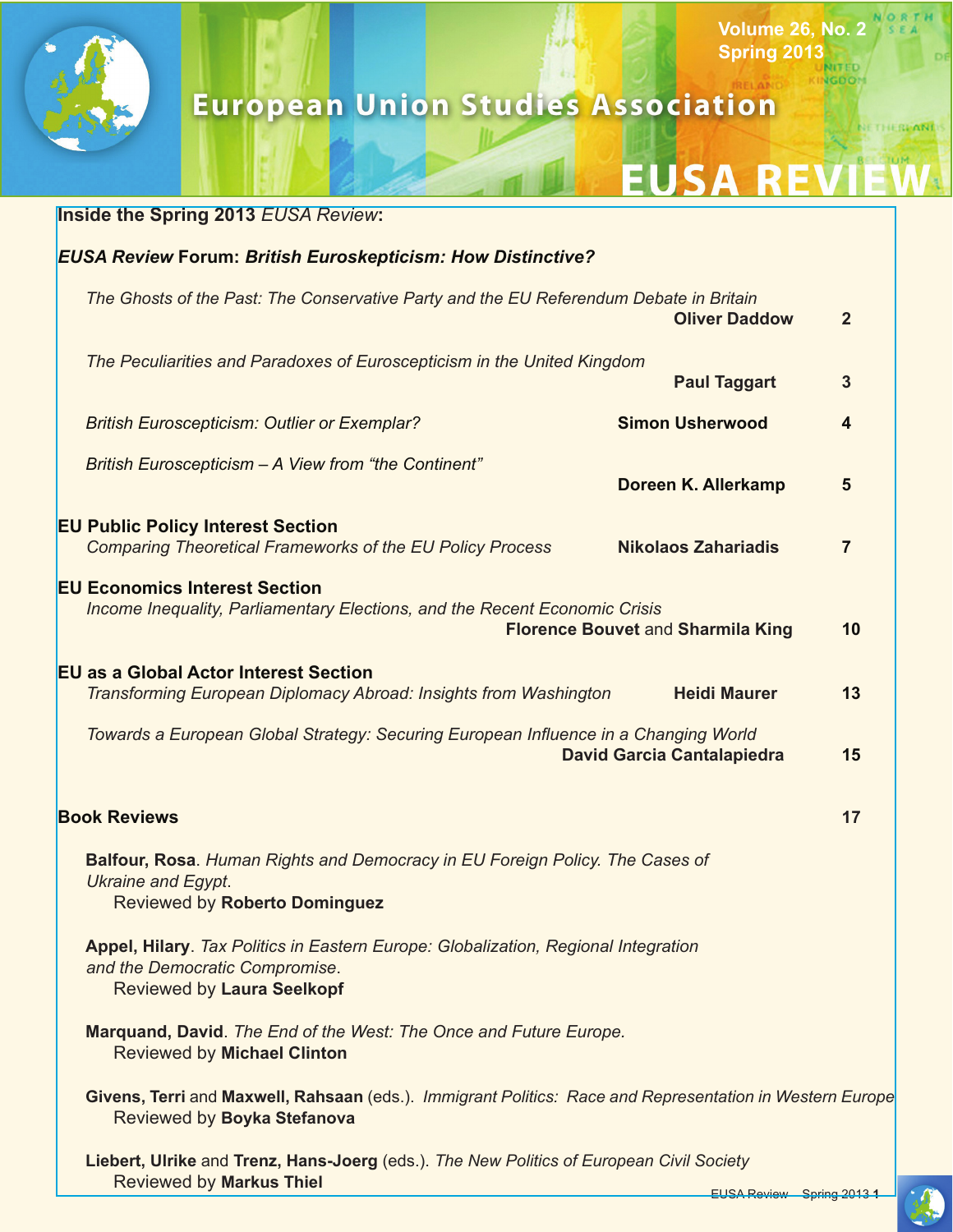#### **British Euroskepticism**

On January 23, 2013, Britain's Prime Minister David Cameron gave a speech in which he declared himself in favor of "fundamental, far-reaching change" in the EU. Perhaps most importantly, he promised "a referendum with a very simple in or out choice". Of course this is not the first time that a British leader expresses skepticism on the EU. Yet Cameron's speech was especially forceful and Britain is the only member state so far where a separatist party like the UK Independence Party is able to poll at 25% of the electorate.

The fact is that Euroskepticism seems to have greater political traction in Britain than in other EU countries, both among political leaders and among voters. So the question is, why does Euroskepticism work so well both among British politicians and in public opinion? Is British Euroskepticism of a different nature than other national varieties of Euroskepticism – or is it a harbinger of things to come elsewhere?

The contributors to this EUSA Forum give somewhat different answers to these questions. Oliver Daddow argues that British Euroskepticism is primarily an artifact of British party politics, especially within the Conservative Party. In his reading, Cameron's invocation of a referendum is a clumsy attempt to contain the rise of the UK Independence Party. Paul Taggart also highlights the peculiarity of the Conservative Party's Euroskepticism and its capacity to hijack British politics. This leads the UK to adopt "paradoxical" stances vis-à-vis the EU – paving the way for what may turn out to be the first exit from the EU by a major member state. Simon Usherwood considers the two faces of British Euroskepticism. Although he sees ground for an "exceptionalist" interpretation, he also notes that Britain's Euroskepticism could easily become a "model" if EU institutions do not find ways to better "connect" with the peoples of Europe. Considering Britain "from the continent," Doreen Allerkamp takes a more relaxed view. She argues that British Euroskepticism has been successfully managed ever since the UK joined the EU, and will remain manageable in the future. In her reading, Britain's Euroskepticism is not of a fundamentally different nature than other national varieties of Euroskepticism.

> **Nicolas Jabko** EUSA Review Editor

#### **The Ghosts of the Past: The Conservative Party and the EU Referendum Debate in Britain** *Oliver Daddow*

Unsolved European dilemmas dating back to the John Major and Maastricht Treaty years threaten to throw the Conservative Party into yet another period of rebellion and turmoil. The prominent showing of the United Kingdom Independence Party (UKIP) in the May 2013 local authority elections was swiftly heralded by its leader, Nigel Farage, as a 'game changer' in British politics (BBC 2013). UKIP averaged over 25% of the vote in the wards in which its candidates stood. Most of the broadcast and print media went uncritically along with Farage's characterization of the result. Never one to under-egg a pudding, the BBC's political editor, Nick Robinson, blogged: 'It is the day UKIP emerged as a real political force in the land' (Robinson 2013). UKIP's rise was particularly damaging to the Conservative Party, which hemorrhaged votes. UKIP attracted many disaffected Conservative followers disillusioned with what they see as fudge, delay and broken promises on the thorny and related questions of Britain's relationship with the European Union (EU) and immigration.

The fallout from the local elections has been that the EU withdrawal option – hitherto occupying a relatively marginal place within British political discourse – has assumed a degree of legitimacy that it did not quite possess beforehand. Some organs of the UK media, notably the Daily Express with its 'Get Britain Out' campaign, launched in November 2010, have been joined by a host of high profile opinion formers, all pushing for Britain to sever formal ties with the EU. Most notably, Conservative grandees such as Nigel Lawson and Cabinet ministers such as Education Secretary Michael Gove and Defence Secretary Philip Hammond, have started publicly to make the case that Britain is better off outside the EU, economically, politically and strategically (Morris 2013).

Accounting for the party political context of the UK's debates about Europe helps us put Farage's claims about 'change' into their proper light. Is it 'change' or a new take on an old story? 'Change' might be too grand a word for what is unfolding, although there might be some merit in the description, with two qualifications in place. First, the Conservative Party has suffered from travails over the Europe question for two decades and more, back at least as far as the Maastricht Treaty negotiations of 1991-93. What has changed is neither the issue, its framing, nor necessarily its salience to voters. Instead, what appears to have happened is that David Cameron's pledge to hold a post-renegotiation referendum in 2017 has backfired more seriously than he could have imagined after he made his Bloomberg speech in January 2013 (Cameron 2013). The biggest game changer is not that UKIP picked up so many disaffected voters, but that a Conservative Prime Minister created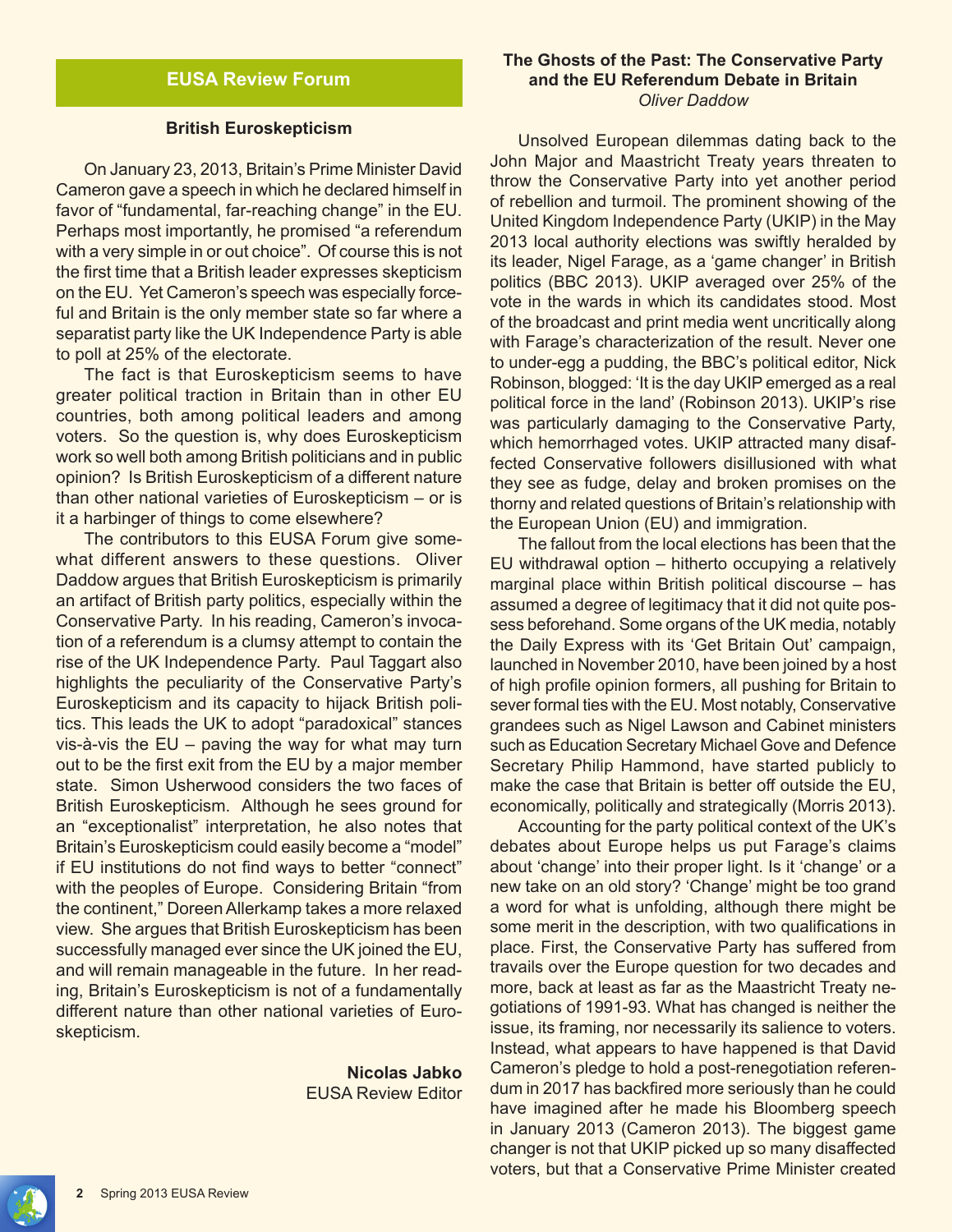such an obvious opportunity for it to do so. It should come as no shock to anyone that, given the mid-term second order election contest, the British public should wish to kick the government and warn it over its confused European policy. An overt and astute populist leader on the political right, Farage has positioned himself and his party very well to gain from Cameron's unsure handling of this sensitive topic.

Second, on the Europe question more than any other in British politics, the public and organized opposition have learnt the hard way: that decision-making elites like to keep a tight strategic grip on the pace and nature of Britain's engagement with the EU. Take, for example, New Labour's 1997 'five economic tests' on single currency membership, or its approach to the Lisbon Treaty a decade later (see Daddow 2011). Trust in politicians – never very high – is particularly thin on matters European. Promising to resolve the Europe issue on the one hand, the Coalition government has, on the other, put two arguably much more serious obstacles in the way. To begin with, Cameron's Conservatives have to win the next general election with an outright parliamentary majority. Then, there has to be a successful renegotiation of the terms of the UK's membership of the EU, which convinces Eurosceptics in particular that there will be no further encroachments on British sovereignty. This echoes the tactic used by Harold Wilson which paved the way for the 1975 referendum on continued membership of the European Economic Community. The result then was a decisive 2-1 majority in favour of staying in the club. Neither outcome looks particularly likely at the present time.

As usual in Britain, the Europe question is refracted through the prism of party politics, in this case Conservative Party management. In David Cameron, the Conservative Party found a leader who has been content to present himself as a pragmatic Eurosceptic, appealing to all sectors of the parliamentary and grass roots party. While he was riding high in the opinion polls against Tony Blair and Gordon Brown, and 'winning' the 2010 election, he could just about quell the rumblings of discontent on the Conservative right. Now push has come to shove, however, he has shown himself to be a weak tactician and a not much more competent strategist. The Europe question saw off Margaret Thatcher, humiliated William Hague and it now threatens to destabilise the government's focus on arguably much more important domestic matters, such as economic rebuiliding. Although a pre-2015 referendum still remains a remote possibility, one thing is certain – the Eurosceptics in the Conservative Party and beyond are sniffing blood. The ghosts of the Major years might yet return to haunt the Conservative Party.

> **Oliver Daddow** University of Leicester

#### **References**

BBC (2013) 'Local Elections: Nigel Farage hails results as a "game changer"', 3 May, http://www.bbc. co.uk/news/uk-politics-22382098 (accessed 13 May 2013)

Cameron, D. (2013) EU speech at Bloomberg, https://www.gov.uk/government/speeches/eu-speechat-bloomberg (accessed 13 May 2013)

Daddow, O. (2011) New Labour and the European Union: Blair and Brown's Logic of History (Manches- ter: Manchester University Press)

Morris, N. (2013) 'David Cameron rebukes Michael Gove and Philip Hammond as he criticises Tories for "throwing in the towel" over Europe and EU referendum', 13 May, http://www.independent.co.uk/news/ uk/politics/david-cameron-rebukes-michael-goveand-philip-hammond-as-he-criticises-tories-forthrowing-in-the-towel-over-europe-and-eu-referen- dum-8613484.html (accessed 13 May 2013)

Robinson, N. (2013) 'UKIP – send in the "clowns"', 3 May, http://www.bbc.co.uk/news/uk-politics-22394617 (accessed 13 May 2013)

#### **The Peculiarities and Paradoxes of Euroscepticism in the United Kingdom** *Paul Taggart*

We have come to accept, almost as a given, that the British relationship with European integration is difficult. It has become almost normal to expect British public opinion to remain doggedly among the most hostile to integration in Europe. And it has become an expectation that British politicians in dealing with the European Union and with other European states will be playing to a domestic audience that is, at best, sceptical and often hostile to integration. But we tend to forget how peculiar and paradoxical Euroscepticism in the UK is.

Of the many states in Europe, there are good reasons why we might expect the union that is the United Kingdom to be one of the most comfortable with a regional integration project. The United Kingdom is after all itself an integrated state made up of multiple nations with distinct identities. The union has been integrated gradually over time through a process of enlargement with different types of incorporation. The current structural arrangements represent a variable geometry of institutional powers with Westminster, Cardiff, Edinburgh and Stormont exercising very different competences, in very different ways and – increasingly – with different types of politics being associated with each of the parts. And as a whole there is a substantial imbalance with this union having one large component national unit and a number of smaller ones. But we know that the United Kingdom has remained the most persistently Eu-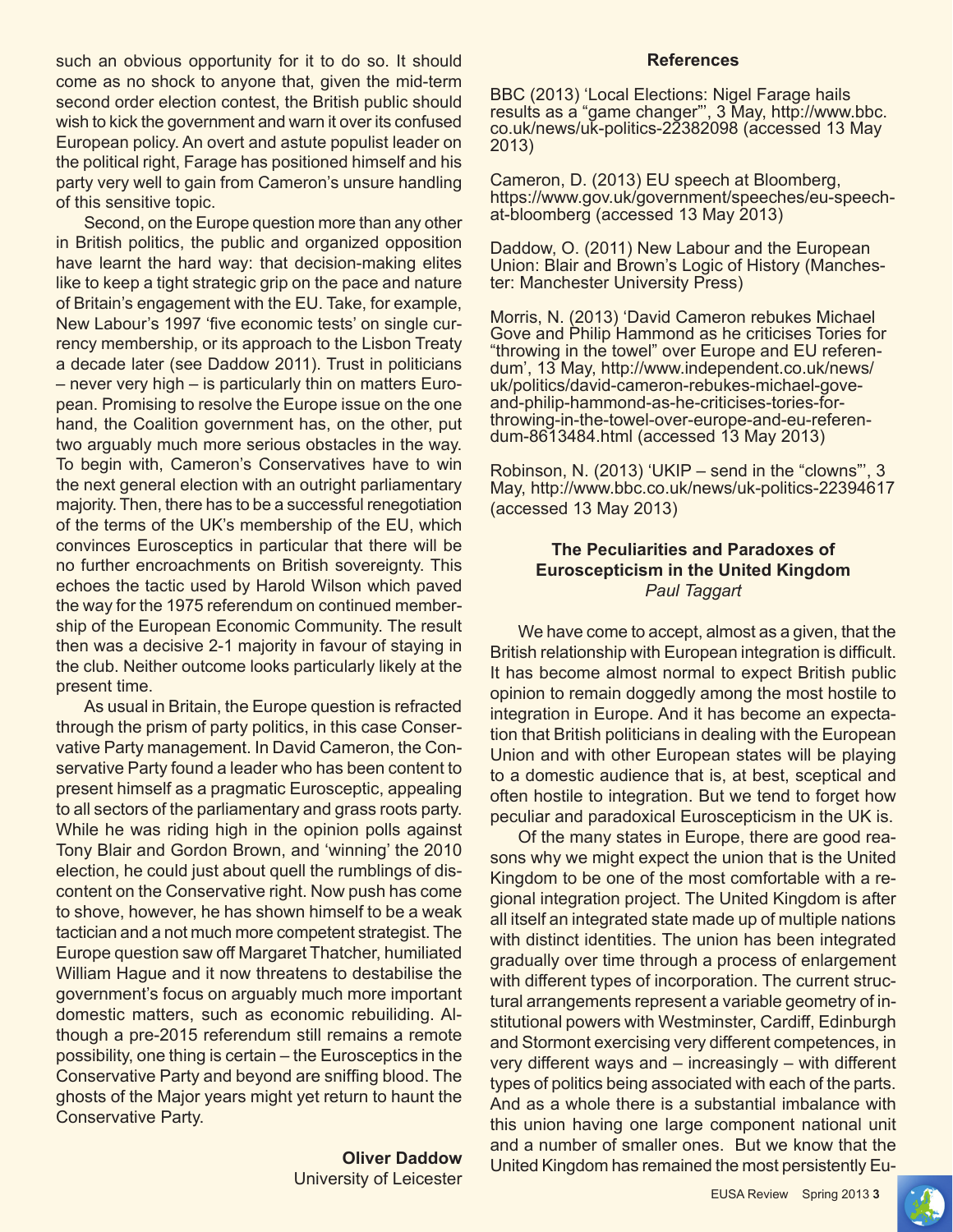rosceptical of all European states. So the first paradox is that an integrated multi-national state with unevenly sized component parts has produced such sustained opposition to the project to create an integrated Europe made up of multiple states of different size and forms.

One of the key reasons for British Euroscepticism lies in its party system and particularly in one of its parties. The British system has a peculiarity of being one of the only states to have one of its major parties govern as a 'soft' Eurosceptic party. While smaller parties of the left and right have developed Eurosceptical agendas across Europe and have entered into government (Taggart & Szczerbiak, 2013), they have had nothing like the importance of the Conservative Party within their systems. Even the recent spectacular rise of a British new populist party like UKIP should not blind us to the overwhelming factor of just how unusual the Conservative Party's Euroscepticism is. But this does not mean the issue is easy for Conservatives. Europe played its part in the defenestration of Margaret Thatcher, caused her successor no end of problems and recently David Cameron has come to experience the particular difficulties that Europe throws up for party and parliamentary management. The paradox remains that Europe seems a crucial issue for the party but it remains a largely toxic issue for it.

The difficult nature of the issue for party management gives rise to another paradox. For a polity so defensive of its own institutional arrangements and so protective of its forms of politics, it is paradoxical that the two major parties of Westminster have repeated resorted to the most un-British and un-parliamentary of mechanisms to deal with the European issue. One of the most emblematic of parliamentary systems has repeatedly resorted to referendums or pledges of them (see Oppermann, 2012) to deal with Europe. For the Labour Party the use of a referendum on the terms of British accession to Europe settled the difficult issue of party management in 1975. For Tony Blair, the pledge to hold a referendum on the Constitutional Treaty in 2004 effectively neutralised the issue at the subsequent general election. And for the Conservative element of the current coalition government the promise of a referendum has become the tool by which Cameron has sought to manage the issue. While for his backbenchers the referendum commitment has become a tool with which to attempt to beat the leadership onto a path marked exit. In the end they may succeed. The twin paradoxes of a major party advocating Euroscepticism and using referendum pledges to deal with the issue of Europe may well lead to the ultimate peculiarity of the first major EU state leaving the Union.

> **Paul Taggart** University of Sussex

#### **References**

Oppermann, K. (2012). The politics of discretionary government commitments to European integration referendums. Journal of European Public Policy, 20 (5), 684-701

Taggart, P., & Szczerbiak, A. (2013). Coming in from the Cold? Euroscepticism, Government Participation and Party Positions on Europe. JCMS: Journal of Common Market Studies, 51(1), 17-37.

#### **British Euroscepticism: Outlier or Exemplar?** Simon Usherwood

One of the key questions that might be asked of euroscepticism in the UK is the extent to which is it typical of a wider pattern, as opposed to simply a special situation in a peculiar set of circumstances. Both cases have been made, but it is useful to briefly rehearse the arguments once more here.

What is not in any doubt is that there is a strong sense of insularity – in both the metaphorical and the literal senses of the word – about the British debate on European integration. The British national myth of standing apart from 'the Continent', 'of Europe, but not in Europe' in Churchill's famous phrase, recurs with a regularity that only underlines the lack of any alternative framing that is so pervasive. It plays into geography, history, legal models and even culture (especially with that 'special relationship' across the Atlantic). In this model, there is much to be proud of in being British, that to wish it away is an almost impossible demand of politicians or other public figures: there is no agenda of modernisation, post-authoritarian reconstruction or any of the other myths that have framed other countries' debates.

Beyond the insular framing, we also have to acknowledge the relative extent of the 'European' debate in the UK: it is hard to think of any other member state where the purpose, value and direction of the European Union has quite so much discussion and debate by political actors and wider civil society, referendum or accession debates elsewhere notwithstanding. In part, this reflects the lack of pervasive embedding of membership into the political elite, where scepticism was always an option, even before the 1990s. It also reflects on the role of the media in public life. Importantly, the pervasiveness of the debate should not be confused with its profundity: 'more heat than light' often feels like a generous description of a debate that often struggles to get out of the pub in which it apparently began.

This, in turn, leads to the final distinct aspect of the British debate, namely the types of options under consideration. Only in the UK is withdrawal of membership

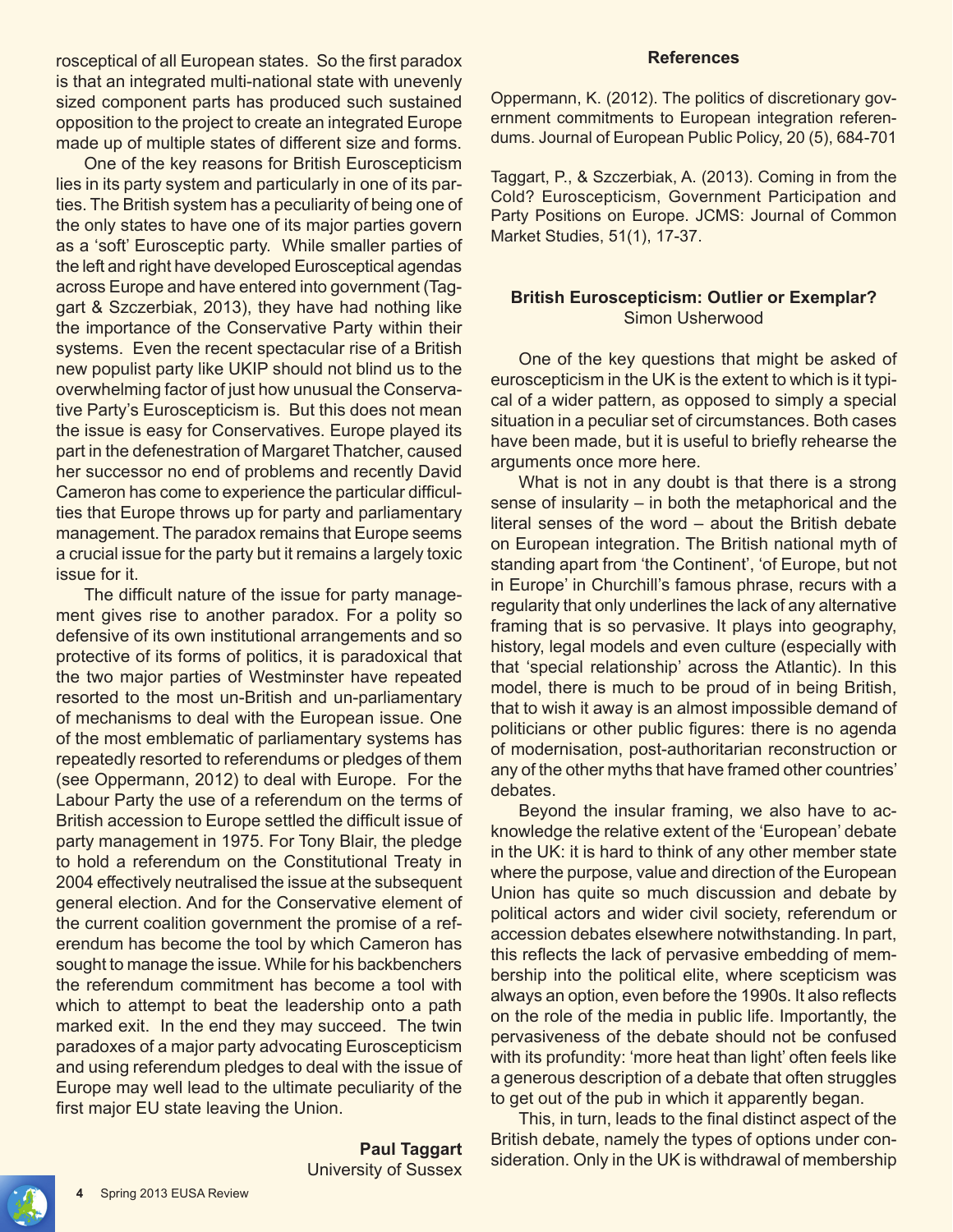seriously considered as a viable path for public policy. In other states, the main thrust is one of reform, rather than rejection: even figures such as Vaclav Klaus speak like this. This is tied into the frames already mentioned, where 'Europe' is a necessary vehicle for a bigger national project and needs to be made to work.

Set against this 'exceptionalist' reading, we do still need to appreciate that there is much than is not so different from elsewhere. At a mundane level, euroscepticism is now found in every member state; indeed, in every European state. Moreover, in all those states, there are exceptionalist frames, talking of national particularities, Sonderwege and the rest. To focus on the exceptions is to miss the wider structural issues raised by publics and elites.

Swinging back to the UK, it is also necessary to acknowledge that the rhetoric does not match the practice: the British government does try – as much as possible, and especially when away from the limelight – to be a constructive partner in the Union. The political culture of rigorous debate before committing to action is stylistically different from many European partners, but which has the same ultimate intent behind it. Indeed, in the context of the current crisis, it has much to commend it as an approach. From the internal market to defence to CAP reform, the UK has acted to produce more sustainable and useful integration.

But perhaps the biggest danger in seeing the UK as an outlier is that is distracts from the challenge that European integration as a whole faces. In searching for reasons why we don't need to get too concerned about losing a country that doesn't appear too bothered about being a member, we will miss the failure of European elites to find answers to the Laeken goals of connecting with the peoples of Europe. This is a British euroscepticism, but it is important we see it as part of a Europewide phenomenon, and a model that risks becoming more, not less, typical if we do not find a way to build a system of integration that works for today's problems.

> **Simon Usherwood** University of Surrey

#### **British Euroscepticism – A View from "the Continent"** *Doreen K. Allerkamp*

Ever since Great Britain missed – or rather, refused to get on to – the boat at Messina, its relationship with "the Continent" has been an issue almost akin to "the German question". Yet unlike the latter, it has been more troublesome for the country concerned than for the rest of the EU. Not since Charles de Gaulle famously blocked Britain's accession twice in the 1960s for both economic and political reasons has any European leader seriously argued that the UK should not be part of the EU. Nor has any US administration, for that matter, even though more radical British Eurosceptics have repeatedly (but in vain) sought American support for an alternative to British EU membership along the lines of some form of enhanced Transatlanticism. Inside the UK, the picture is a different one, as both elite and popular Euroscepticism have proved enduring phenomena and the EU and its workings have been continuously subject to political controversy – if not topping the current agenda, then bubbling ominously just beneath the surface. From a Continental perspective, two points about the contested nature of Britain's relationship with the European Union seem particularly worth making.

First, British Euroscepticism is by no means a homogenous, categorically distinct phenomenon, exclusive to the British Isles. On the one hand, it is primarily an English phenomenon, as neither Scotland nor Wales have ever been particularly Eurosceptic. Indeed, there is an argument that Euroscepticism is at the heart of English nationalism, for which European integration is a threatening and thereby uniting perspective, while it constitutes more of a political opportunity for Scotland and Wales (cf. Wellings 2012). Accordingly, the attempt by Nigel Farage, leader of Britain's most explicitly Eurosceptic political party, the UK Independence Party (UKIP), to campaign in Scotland, received a less than warm welcome.<sup>1</sup> On the other hand, other EU member states have also displayed various forms of Euroscepticism, and continue to do so to this day. Most have parties with Eurosceptic views, if not single-issue anti-EU parties. Since February 2013, even Germany has its first and only single-issue Eurosceptic party, Alternative für Deutschland, which has yet to face an electoral contest, however (at the time of writing, it is polling in the low single digits). UK public opinion on EU membership has been considerably less stable than the EU average, but other members, too, have experienced sustained periods of popular dissatisfaction with the EU, including Sweden and Denmark.<sup>2</sup> The latter, incidentally, has as many opt-outs from the EU Treaties as the UK does. Furthermore, the financial crisis has seen the EU widely blamed for its repercussions across the most affected countries, and its support has nosedived accordingly. The one aspect that appears to genuinely set the UK apart from its EU peers is the largely unchallenged predominance of a starkly Eurosceptic discourse in the print media, which not only exerts extensive influence on the formation of public and political opinion, but frames the entire debate (cf. Hawkins 2012). Yet overall, the distinctiveness of British Euroscepti-cism appears to be more a matter of degree than of kind.

Second, British Euroscepticism is not exactly a new phenomenon, and the EC/EU has managed to work with

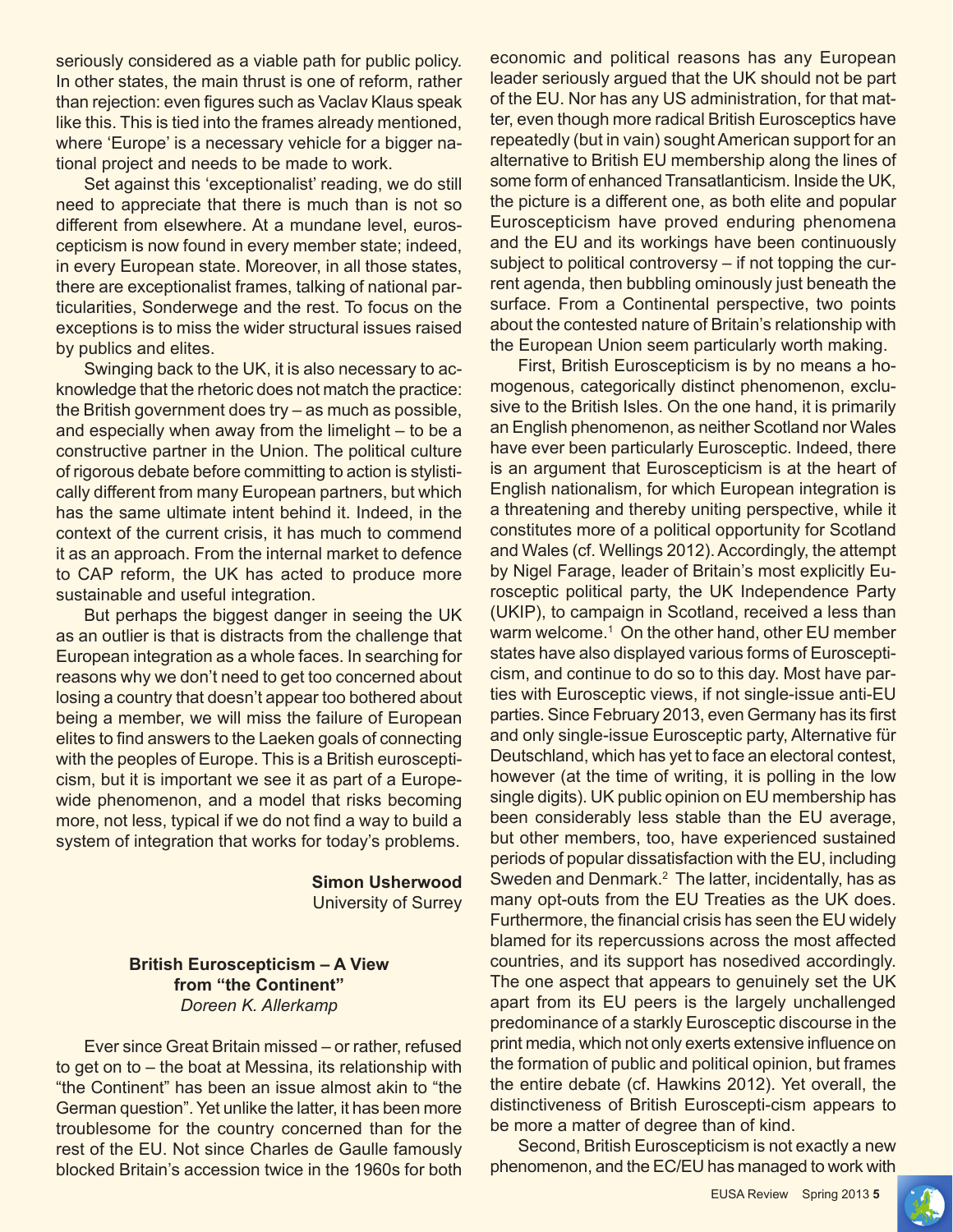it ever since Britain's accession in 1973 – as well as with the challenges occasionally presented by other member states (including, but not limited to, negative referen-da on Treaties, sensitive Constitutional Courts and undemocratic tendencies). Britain's partners coped with its insistence, barely two years after entering, to renegotiate its terms of accession and have them approved by a national referendum in 1975. They postponed the first di¬rect elections to the European Parliament for a year because domestic resistance had rendered the British government unable to pass the requisite legislation in time for the originally envisaged date in 1978. They appeased an irate Margaret Thatcher by approving, in 1984, an unprecedented rebate on British membership dues. They saw off John Major's threats of a second empty chair crisis in 1996, maintaining the BSE-induced ban on British beef for 10 years. They welcomed New Labour with open arms, accepted its step back from the single currency but denied it the coveted access to the Eurogroup. Now they are watching, with resigned apprehension, to what extent the Liberal Democrats can contain the rising tide of Eurosceptics inside the Conservative Party, their coalition partner.

But there are enough Europhiles in Britain and enough Anglophiles in the rest of the EU to remain confident that, whatever next challenge the UK offers, the Community will work with it.

#### **Doreen K. Allerkamp** Universität Mannheim

#### **Notes**

"Nigel Farage blasts 'fascist' protesters after Edinburgh confrontation", BBC News Scotland, May 17, 2013, http://www. bbc.co.uk/news/uk-scotland-22566183; "Nigel Farage and Alex Salmond trade insults in battle of nationalists", The Guar¬dian, May 17, 2013, http:// www.guardian.co.uk/politics/2013/may/17/nigel-faragealex-salmond.

 These tendencies can be observed by comparing the results from the Eurobarometer question, "Generally speaking, do you think that (your country's) membership of the European Community (Common Market) is ...?", to which the answer options are a good/bad thing, neither, or don't know, across time and member states.

#### **References**

Hawkins, Benjamin 2012, "Nation, Separation and Threat: an Analysis of British Media Discourses on the European Union Treaty Reform Process", JCMS 50:4, 561-577.

Wellings, Ben 2012, English Nationalism and Euroscepticism: Losing the Peace. Bern: Peter Lang.

## **EUSA Review**

The EUSA Review (ISSN 1535-7031) [formerly the ECSA Review] is published three times yearly by the European Union Studies Association, a membership association and non-profit organization (founded in 1988 as the European Community Studies Association) devoted to the exchange of information and ideas on the European Union. We welcome the submission of scholarly manuscripts.

Editor: Nicolas Jabko Book Reviews Editor: Susanne Schmidt Managing Editor: Joseph Figliulo

#### **2013-2015 EUSA Executive Committee**

Michelle Egan, Chair (American University)

Michelle Chang, Vice Chair (College of Europe)

Alasdair Young, Vice-Chair (Georgia Institute of Technology)

Nicolas Jabko (Johns Hopkins University)

John Occhipinti (Canisius University)

Susanne K. Schmidt (University of Bremen)

Mitchell Smith (University of Oklahoma)

Alberta Sbragia, ex officio member (University of Pittsburgh)

**Immediate Past Chair (2009-2011)** Amy Kreppel (University of Florida)

European Union Studies 415 Bellefield Hall University of Pittsburgh Pittsburgh, PA 15260 www.eustudies.org

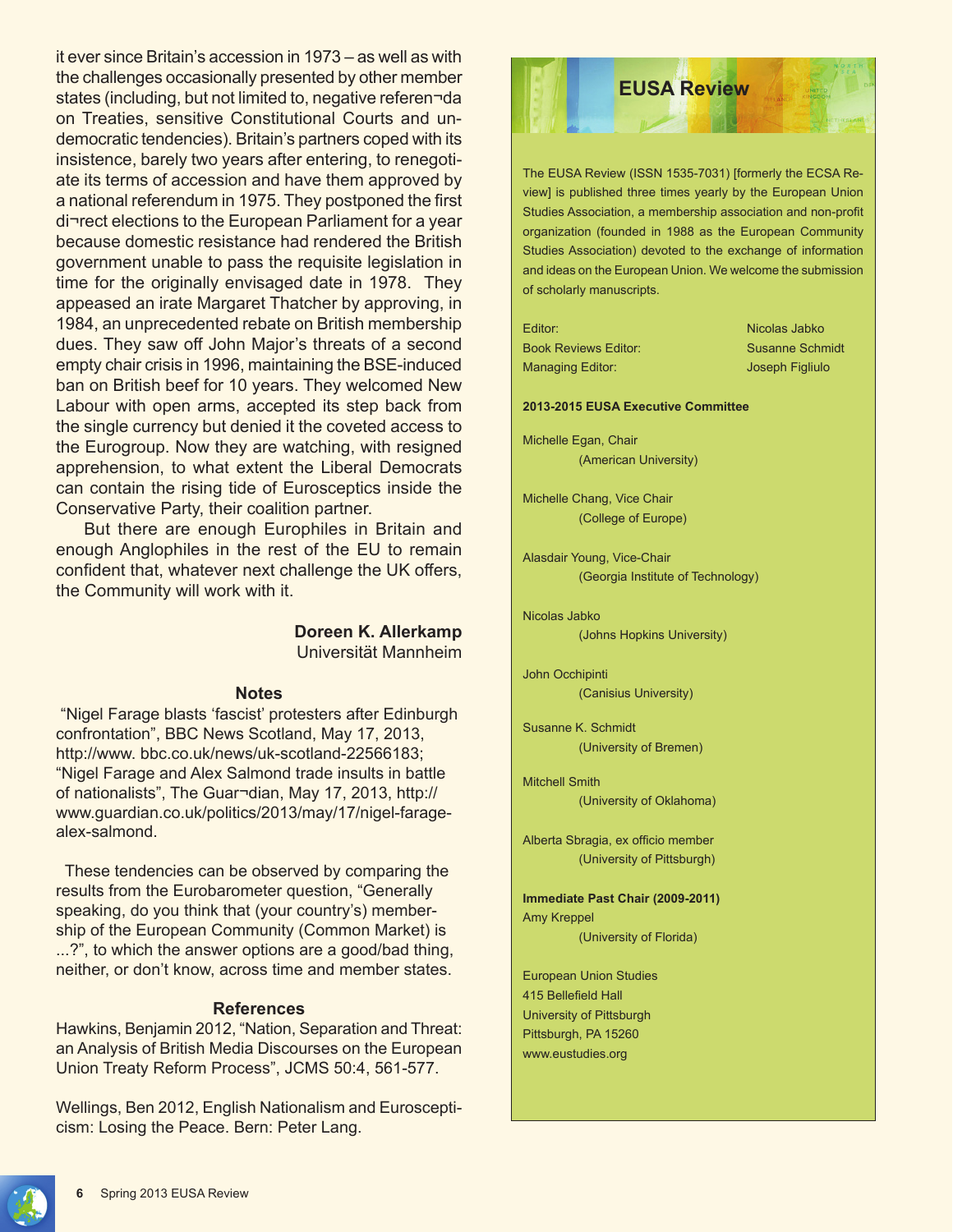## **EUSA Public Policy Interest Section**

#### **Comparing Theoretical Frameworks of the EU Policy Process** *Nikolaos Zahariadis\**

There have been numerous attempts to systematically study EU policy. Despite considerable movement, however, there has not been much movement forward. Frameworks dedicated to explaining EU policy remain for the most part theoretically underdeveloped and empirically incomplete. Many deal more broadly with European integration. Mimicking policy studies at the national level, others operate in theoretical silos or are content to focus on functional areas, such as trade or education, with little regard or interest in developments across policy sectors.

In an upcoming special issue of the *Journal of European Public Policy* (2013), several members of the public policy section part ways with this way of theorizing. Contributors assess seven promising frameworks of the EU policy process in parallel, taking stock of their strengths and limitations. Key assumptions, variables, and their underlying logic are clarified and explored. Hypotheses and their key EU applications are then reviewed with an eye toward assessing the conditions under which lenses (frameworks or perspectives) enjoy high explanatory and predictive power. The aim is to help scholars make good analytical choices, addressing new and old EU problems in historically contingent environments. To help further develop robust research agendas, lenses are compared based on where they stand on issue and institutional complexity.

The contributions have considerable value-added. First, this is the first systematic analysis of different frameworks of the EU policy process. Second, the contributors speak to each other and to theoretical developments in the broader field of policy studies, generating a fertile dialogue that transcends the narrow confines of EU policy. Third, choice is viewed as a menu of alternative explanations and methodologies with different trade-offs and not as a right or wrong answer to a given problem.

#### **Competing or Complementary Explanations?**

Allison's (1971) classic study of the Cuban Missile Crisis revealed the merit of applying different perspectives to understand the same case. At one level, each perspective answers the same question. It contains a different logic of explanation and assigns different weight to relevant factors. Assessing the explanatory power of each perspective enables the analyst not only to gain a better grasp of how and why particular EU policy makers make the decisions they do, but it also sheds light into predicting what kind of decisions other policy makers are likely to make in the future.

At another level, however, different lenses answer different questions. As Allison (1971, 251) claims:

Spectacles magnify one set of factors rather than another and thus not only lead analysts to produce different explanations of problems that appear, in their summary questions, to be the same, but also influence the character of the analyst's puzzle, the evidence he assumes to be relevant, the concepts he uses to examine the evidence, and what he takes to be an explanation.

The point behind competing versus complementary perspectives is far from trivial. Most analysts who systematically assess the explanatory power of different perspectives tend to view perspectives as competing. But analyses are often pitched at different levels (Peterson 2001), making them complementary. Carefully specifying assumptions and identifying the conditions under which each perspective yields insight are crucial steps in understanding the complexity of making policy.

#### **Institutional and Issue Complexity**

The EU policy process is highly complex. Institutions now have to deal with 27 national systems, each with its own traditions, institutions, styles, values, and timetables. Differences need to be addressed and somehow reconciled in order for policy to be made. Given the complexity of EU rules, procedures, and jurisdictional boundaries, what is surprising is not whether EU decisions are right (or not) but the fact that any decisions are made at all!

Complexity refers to the nature of interaction among distinct units or parts of a system. Interaction takes place horizontally (among EU institutions and transnational actors) and vertically (between EU and national and sub-national actors). Highly complex systems are characterized by free flowing information across many units with planned or unexpected feedback loops which are not immediately comprehensible (Zahariadis 2003).

Complexity has two dimensions: issue and institutional. Issue complexity refers to the amount and nature of informational linkages. How much information is needed for an issue to be properly understood? How many links are made across issues? What type of information do we need to have before we can start tackling a particular problem? Institutional complexity refers to a multitude of rules governing close interactions among a large number of structurally differentiated units across different organizational levels. It contains such design features as branching, cycling, asynchrony, multi-directionality, and overlap that provide ample op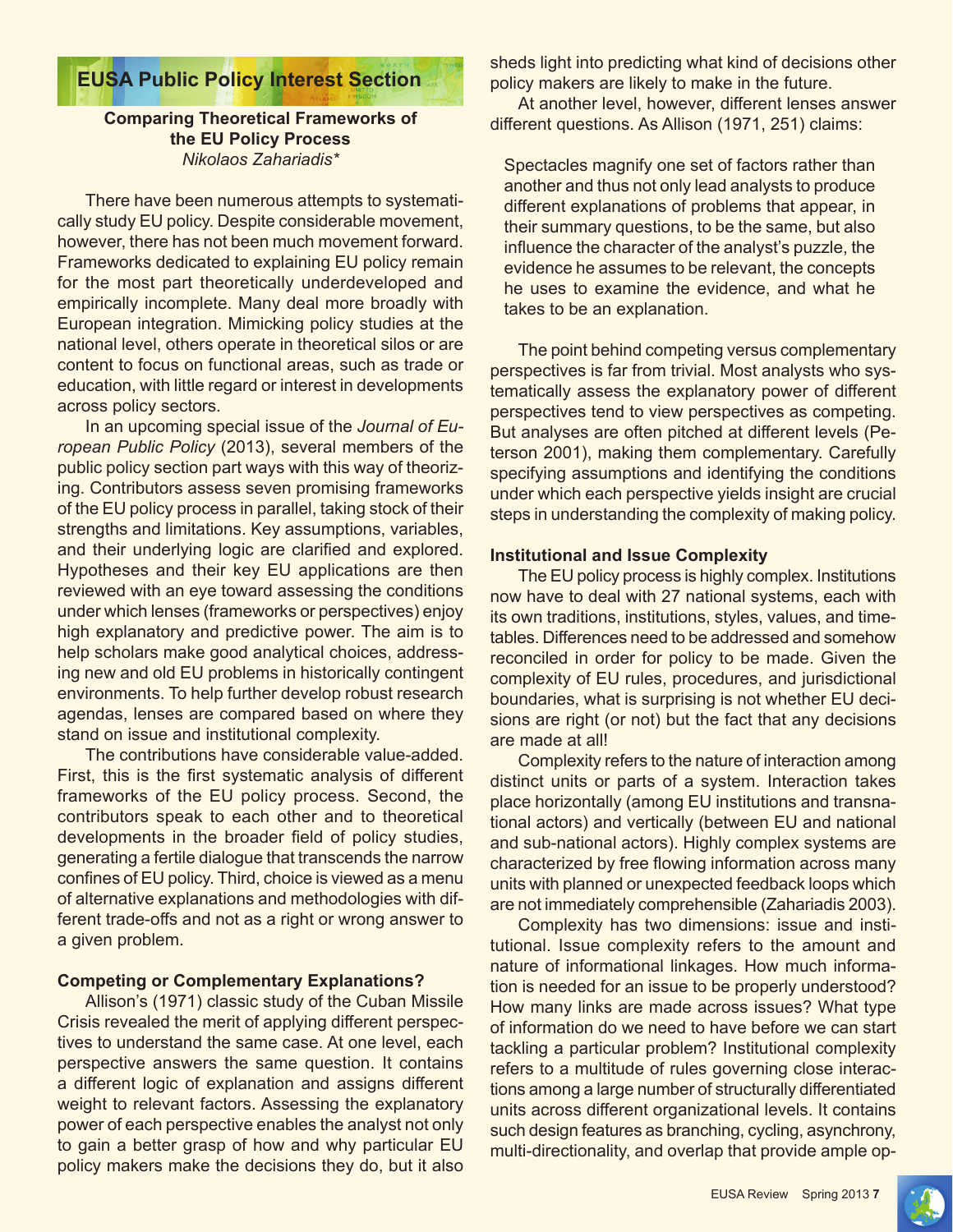portunities for frames of success and failure to jump across sub-systemic boundaries.

Complexity has four implications for the study of EU policy. First, increasing complexity raises cost because more actors are involved and in different, potentially contradictory ways. Although expertise and competence affect EU agency autonomy (Wonka and Rittberger 2010), more autonomous agencies naturally place more demands on resources. Second, complexity begets complexity. Although it is monetarily costlier, it is politically more expedient to add new or more rules and processes onto existing ones especially if costs are widely distributed through national budgets. Third, higher complexity gives rise to political conflict. More information and unanticipated feedbacks create overlapping and nested institutional jurisdictions that give rise to power struggles for control of agendas and resources. Fourth, complexity safeguards diversity. If "united in diversity" is a key EU aim, citizens and their national leaders have incentives to sustain complex processes in the hope of saving national idiosyncrasies and values from the homogenizing pressures of economies of scale.

#### **Seven Frameworks of the Policy Process**

The list is not exhaustive, but it contains promising frameworks: multi-level governance, advocacy coalitions, punctuated equilibrium, multiple streams, policy learning, normative power Europe, and constructivism. Selection was based on the range of assumptions each framework makes, the number of articles and/or books that have used the lens, ability to speak to the broader policy literature, and the potential scholars claim it has in explaining EU policy. We did not include principalagent approaches largely because there are very good reviews already in print (e.g., Pollack 2007; Kassim and Menon 2003). Readers are familiar with some of the hypotheses and strengths of each lens. They are invited to reflect on the limitations and the robust research agendas outlined by each contributor.

Lenses fall into one of four quadrants of institutional and issue complexity. Multi-level governance (MLG), principal-agent models, and the advocacy coalition framework (ACF) assume high levels of institutional complexity and low levels of issue complexity. Stephenson highlights the trajectory of the MLG lens, noting the different phases and comparative applications utilizing the concepts of institutions, identity, and delegation. Interestingly, Rozbicka reveals the similarities in terms of handling institutional complexity but also notes ACF's contribution of belief systems in forming coalitions that cut across institutions.

Conversely, Saurugger showcases constructivism's capacity to handle issue complexity with relative ease. Adding nuance to the large epistemological tent occupied by constructivists, Saurugger discusses the various ways actors use ideas to act strategically in EU policy. Although institutional complexity does not feature prominently in constructivist work, several ways are identified to link ideas to institutions.

Princen argues that punctuated equilibrium (PE) is perhaps the only approach that can handle both institutional and issue complexity quite well. He notes, however, its limitation exists thus far in methodological pitfalls and diversity of conceptualizations of policy change. Sharing similarities with PE, multiple streams reinforces its ability to handle issue complexity. But the latter's limitation, as Ackrill, Kay, and Zahariadis discuss, lies in its relative inattention to the EU's institutional complexity.

Finally, Radaelli and Dunlop investigate four examples of policy learning and draw implications for the study of EU policy. One lesson that permeates their analysis points to the need for institutional design as a mechanism facilitating and constraining learning. Coming from a different theoretical tradition but sharing constructivism's focus on normative framing, Birchfield examines the analytical utility of the normative power Europe approach. Although somewhat limited to mainly transnational issues, the approach nevertheless highlights the great value and considerable difficulty with investigating complex institutions and issues.

All contributors stress the need to use additional lenses to supplement the explanatory power of each individual framework. But how can we do that?

#### **Which Way Forward?**

Richardson (2006, 25) claims "the complexity of the EU policy process means that we must learn to live with multiple models and learn to utilize concepts from a range of models in order to help us describe it as accurately as possible." John (2003) prefers a synthetic approach to studying policy whereby analysts utilize an eclectic mix of concepts. We chart a third way. It specifies which lenses to use and when based on what the different frameworks say through the filters of institutional and issue complexity.

The strategy begins by identifying areas of similarities and differences among lenses. Frameworks that share critical assumptions on one or both dimensions may be viewed as competing explanations of the same phenomenon. Explanatory or predictive power may be empirically assessed by testing lenses side by side in an effort to ascertain which lens explains and predicts more with less. Frameworks with significant differences may be considered complementary because they ask fundamentally different questions. They may not be fruitfully compared because they illuminate different aspects of policy and are applicable under different conditions. For example, multi-level governance and

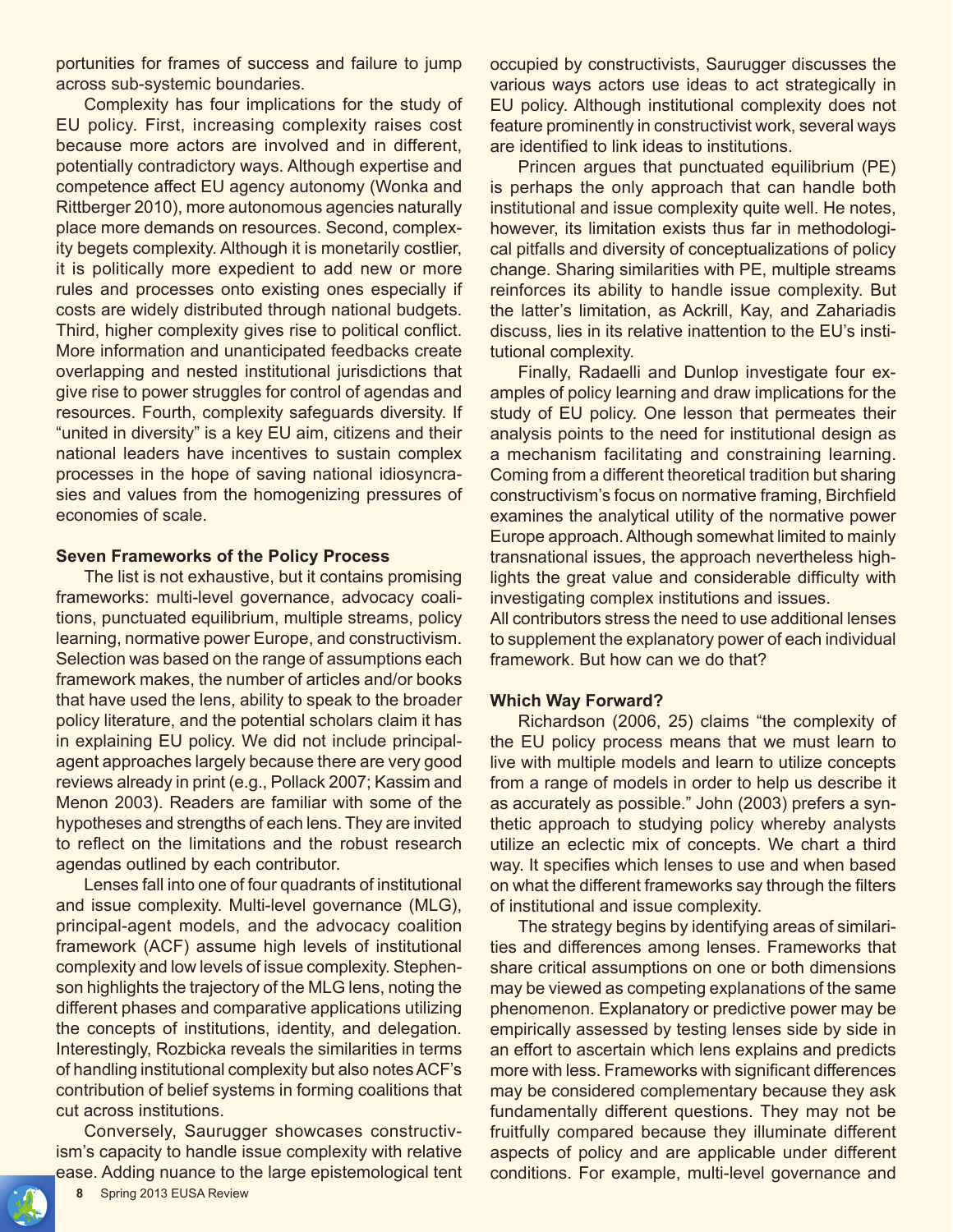punctuated equilibrium approaches may be viewed as competing on issues involving higher institutional complexity. Policy learning and multiple streams are complementary as they diverge on assumptions about complex institutions and issues.

Research may test and replicate the empirical validity of our claim. This can be done with a nested "most/ least likely" case design similar to Jubilee, Caporaso, and Checkel's (2003) two dialogues: domain of applicability (to fully specify conditions and expectations) and then competitive testing (to assess explanatory and predictive power). Our contribution lies in proposing complexity as the lynchpin that holds the agenda together. The design involves selecting cases where the lens is expected to fit and then a range of cases where it does not. For example, constructivism and multiple streams may be positioned to explain the highly complex issue of the current financial crisis. They can then be paired to examine employment schemes under cohesion policy, an area of high institutional complexity, and decisions to save endangered species, an area of lower institutional complexity. Results isolate the effects of institutions and highlight limitations regarding issue complexity. The aim is to identify limitations under similar conditions in order to clearly ascertain the trade-offs each lens makes between explanatory and predictive power. Competing lenses can then be rank-ordered, subsumed, or discarded.

The next step is to improve what each lens lacks by relaxing its assumptions and using different analytical techniques to clarify its logic or confirm its hypotheses. Complementary lenses may be used to more clearly describe different aspects of the same issue and more accurately explain or predict policy outcomes. Not everyone will agree with our choices and claims, but we are convinced the effort to prove us wrong will not only advance the state of policy theory but also help build better frameworks of the EU policy process.

#### **Nikolaos Zahariadis**

University of Alabama at Birmingham

#### **References**

\*Based on the author's introduction to the special issue on "Building better theoretical frameworks of the European Union's policy process," Journal of European Public Policy (2013) 20 (6).

Allison, G.K. (1971) Essence of Decision, Boston: Little, Brown.

John, P.C. (2003) "Is there life after policy streams, advocacy coalitions, and punctuations: using evolutionary theory to explain policy change," Policy Studies Journal 31(2): 481-98.

Jupille, J., Caporaso, J.A and Checkel, J.T. (2003) "Integrating institutions: rationalism, constructivism, and the study of the European Union," Comparative Political Studies 36(1/2): 7-40.

Kassim, H. and Menon A. (2003) "The principal-agent approach and the study of the EU: promise unfulfilled?" Journal of European Public Policy 10(1): 121-39.

Peterson, J. (2001) "The choice for EU theorists: establishing a common framework for analysis," European Journal of Political Research 39: 289-318.

Pollack, M. (2007) Principal-Agent Analysis and International Delegation: Red Herrings, Theoretical Clarifications, and Empirical Disputes, Bruges Political Research Papers No. 2, Brugge: College of Europe.

Richardson, J. (2006) "Policy-making in the EU: interests, ideas and garbage cans of primeval soup," in J. Richardson (ed.), European Union: Power and Policymaking, London: Routledge, pp. 3–30.

Wonka, A. and Rittberger, B. (2010) "Credibility, complexity, and uncertainty: explaining the institutional independence of 29 EU agencies," West European Politics 33(4): 730-52.

Zahariadis, N. (2003) "Complexity, coupling, and the future of European integration," Review of Policy Research 20(2): 285-310.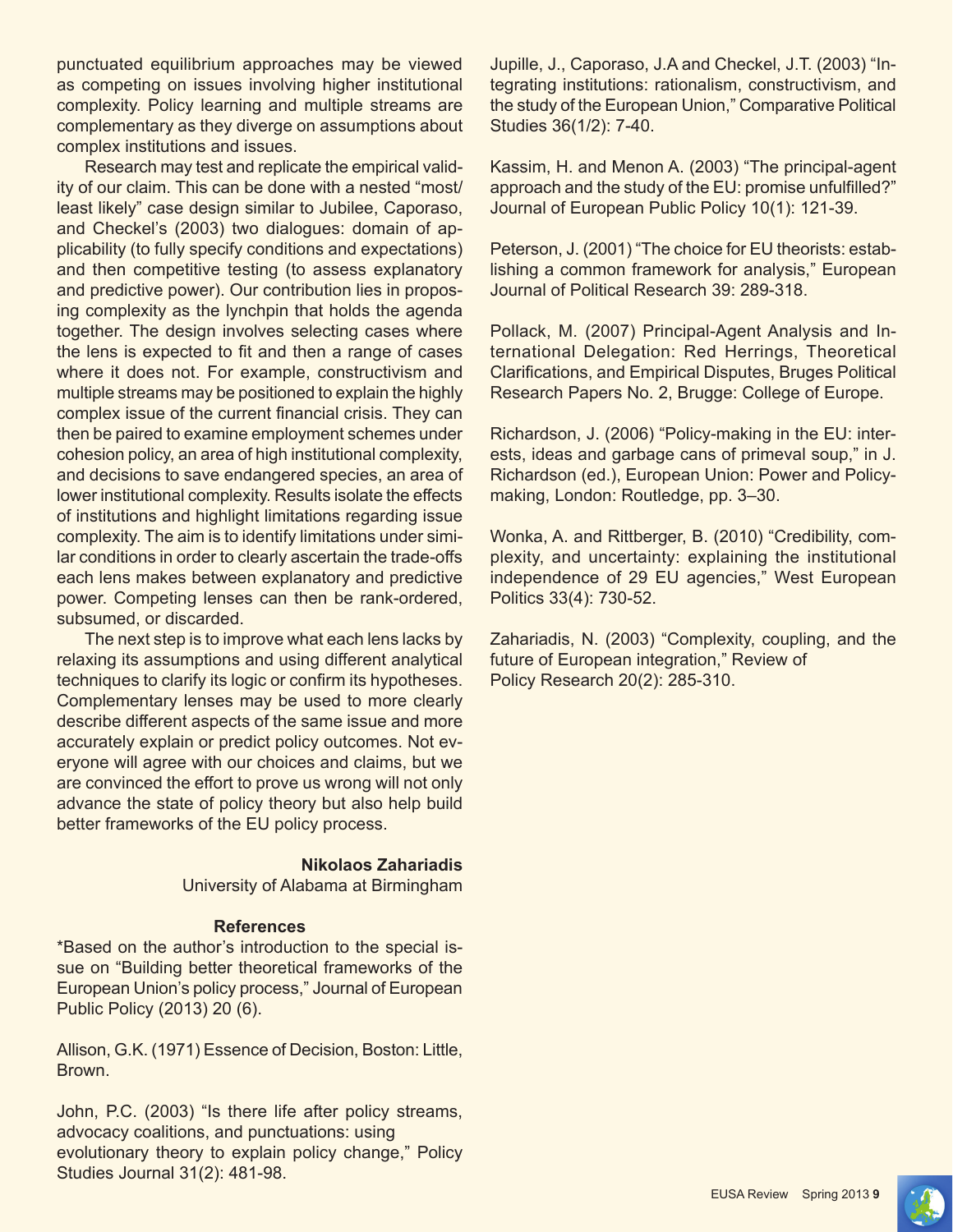

#### **Income Inequality, Parliamentary Elections, and the Recent Economic Crisis** *Florence Bouvet* and *Sharmila King*

There has been general increasing dissatisfaction with the growing income gap between the rich and poor in Western countries. In a recent study conducted by the World Economic Forum<sup>1</sup> in 2013, severe income inequality is ranked one of the biggest risks facing the world. One example of the dissatisfaction among the electorate is the "Occupy Wall Street" protests that emerged from the recent US banking and financial crisis. The slogan of the "Occupy" movement - "We are the 99% and we will no longer tolerate the greed and corruption of the 1%"- is indicative of the frustration among many with the electoral process. In Europe, the financial crisis was soon followed by a debt crisis which is still unresolved to date. There protests have emerged following the austerity measures undertaken in order to receive bailout funds from the European Troika (European Union, International Monetary Fund, and European Central Bank), as some government redistributive policies have been cut, which could possibly lead to an increase in income inequality.

As a result, the recent economic crisis played a significant role during the last elections in the US and Europe. Between 2008 and 2012, out of the 35 parliamentary elections were held in the 27 OECD countries, only 8 incumbent leading parties have remained the first parties in their respective national governments.<sup>2</sup> However, during times of severe economic crisis, the electorate may not hold the incumbent party as accountable, especially if the crisis is viewed as an exogenous event. Rather, voters may vote prospectively and support the party with policies that best solve or mitigate the crisis (see Palmer and Whitten (2011), Anderson and Hecht (2012), Bellucci et al. (2012) and Lewis-Beck and Nadeau (2012), Scotto (2012)).

While there is an extensive literature on economic voting (see Lewis-Beck, 1988 and Lewis-Beck and Steigmaier, 2000 for a review of this literature) that finds that economic developments, notably economic growth, unemployment, and inflation, affect electoral outcomes, no paper has extensively examined the relationship between income inequality and election outcomes. To fill this gap in the past literature, we use data on parliamentary elections in OECD countries between 1975 and 2012 to analyze the relationship between the vote shares of incumbent government parties and income inequality. Income inequality is measured with Gini coefficients obtained from the Luxembourg Income Study. In addition to our measure of income inequality, we assess the economic performance of the country with four macroeconomic variables typically included in voting function: the inflation rate,<sup>3</sup> the unemployment rate, the growth rate in per capita real income, and the openness to trade.<sup>4</sup>

Besides economic outcomes, we also control for three national institutional dimensions. The first one is a measure of government fractionalization. It is equal to the probability that two deputies picked at random from among the government parties will be of different parties. It is used to control for the complexity of government coalition. The more fragmented a government is, the more difficult it is for the voters to hold a specific party accountable for the national economic performance. An alternative strategy would consist on including a dummy variable for single-party or a dummy for coalition governments (Chappell and Veiga, 2000). However, the latter for instance would not distinguish between a two-party coalition and a four-party where political responsibility is relative less easy to establish. We also control for multi-level governance by adding a dummy variable equal to one when a country includes autonomous regions, and zero otherwise. "An autonomous region is recorded if a source explicitly mentions a region, area, or district that is autonomous or selfgoverning. Furthermore, they must be constitutionally designated as "autonomous" or "independent" or "special"." (Keefer, 2010, page 21).<sup>5</sup> If regions are selfgoverning, it is then more difficult for voters to assess whether the central/federal government or the regional governments bear more responsibility for the economic outcomes of the country (Lewis-Beck, 1988). Finally, we control for the number of years a government has been in office, as "older" governments should be held more accountable (Chappell and Veiga, 2000).

We use the aforementioned dataset to test four hypotheses. First, we expect to find evidence of economic voting, and more particularly, that voters are less likely to vote for an incumbent party if the unemployment and inflation rates increased, and if the country experienced an economic downturn during their term. Second, we expect an increase in income inequality to lower the vote share to incumbent parties. Our third hypothesis relates to the political impact of trade openness. Insofar as more open economies are more likely to be affected by external shocks, their incumbent governments should be held less accountable for the performance of the national economy than in countries with relatively more closed economies (Lewis-Beck, 1988; Duch and Stevenson, 2008; Palmer and Whitten, 2011). To test this hypothesis, we interact the openness to trade variable with the inequality measure (Gini coefficient)

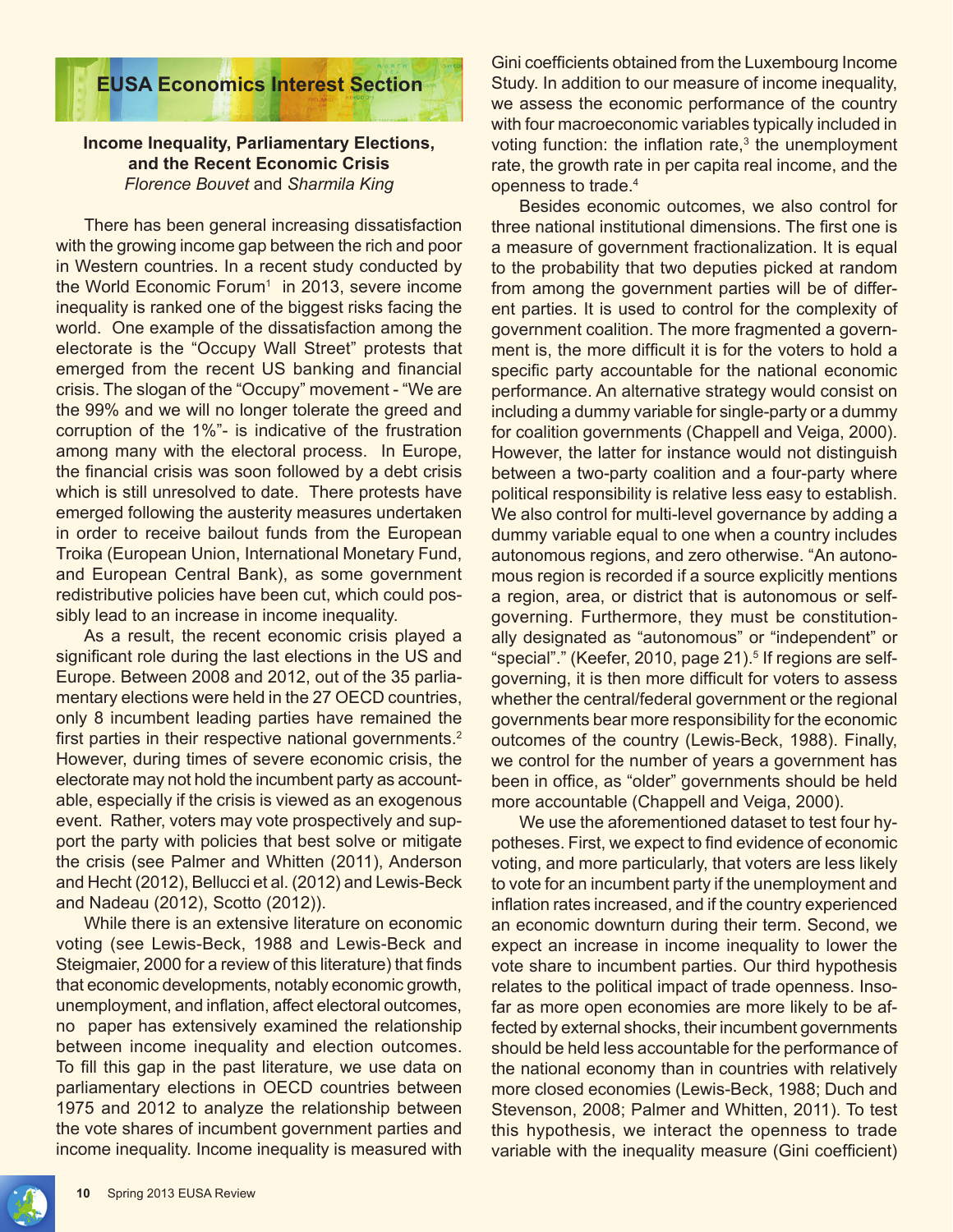and the other three macroeconomic indicators (the unemployment rate, inflation rate, and annual growth rate in real per capita income). If our null hypothesis is true, then the coefficients on the interaction terms with unemployment, inflation, and income inequality should be positive, while the coefficient on the interaction term with economic growth should be negative.

Because the recent economic downturn has been the longest and the most severe recession experienced by OECD countries over the last 30 years, this crisis and notably its global dimension has "severely challenged the capacity of governments to steer the national economy and has had a strong impact on their electoral support" (Bellucci et al., 2012; page 469). Since 2008, only 8 incumbent leading parties in the countries included in this analysis have remained the first parties in their respective national governments. With these stylized facts in mind, we examine whether the recent economic crisis induced a shift in economic voting, and whether this shift is affected by the degree of openness of the national economies. To that end, we add to our model a time dummy variable equals for 2008 and onwards. We then interact this dummy variable with the macroeconomic variables and the inequality variable, as well as with the interaction terms between the openness variables and the other four economic variables. A negative coefficient on the crisis dummy variable would indicate that, everything else equal, incumbent parties have benefited from less support since 2008, and thus that there is some asymmetry in economic voting. This leads to our fourth hypothesis. On the one hand, if the crisis exacerbates economic voting, then the coefficients should be negative on the interaction terms with unemployment, income inequality, and inflation, while it should be positive for economic growth. On the other hand, if voters judge that the global dimension of the crisis diminished the capacity of governments to steer

the national economy, and should therefore be held less accountable, then the coefficients would have opposite signs to those discussed above.

Given the numerous interaction terms included in the specification, we report in the table below the overall effects of the macroeconomic indicators and of the crisis dummy variable.

Starting with the crisis dummy, we find that, holding everything else constant, the vote share of government parties was 29.6 percentage points lower than before 2008. Turning to the central variable of our paper, namely income inequality, we find that prior to the recent economic downturn, a change in income inequality is negatively associated with the total vote share of government parties: a 1-percentage point increase or one unit in the Gini coefficient (which is a 3.2% increase) is associated with a 1.2 percentage point decrease (equivalent to a 3% decrease) in vote share. For the period starting in 2008, we find that a 1-percentage point increase or one unit increase in inequality, everything else constant, is associated with an increase by 8.6 percentage points and almost 9 percentage points in the vote share of government parties and of the leading party respectively. Consequently, voters have not been penalizing incumbent governments for rising income inequality. As suggested in Palmer and Whitten (2011), "During periods of severe economic crisis, however, economic voting might be attenuated as a result of voters discounting the economic outcomes as being disconnected from past policy choices" (page 428).

Out of the other three macroeconomic variables, the unemployment rate appears to be the most robust element of economic voting, before and after the crisis. Before 2008, a one-percentage point increase in unemployment is associated with a 0.98-percentage point decrease in the vote share for the government. Following the recent economic crisis, voters have held

| Unemployment      | before 2008 | $-0.984$               |
|-------------------|-------------|------------------------|
|                   | since 2008  | $-12.584$              |
| Income Inequality | before 2008 | $-1.264$               |
|                   | since 2008  | 8.625                  |
| Inflation rate    | before 2008 | Statist. insignificant |
|                   | since 2008  | Statist. Insignificant |
| Economic growth   | before 2008 | Statist. Insignificant |
|                   | since 2008  | 33.140                 |

#### **Vote share of all government parties**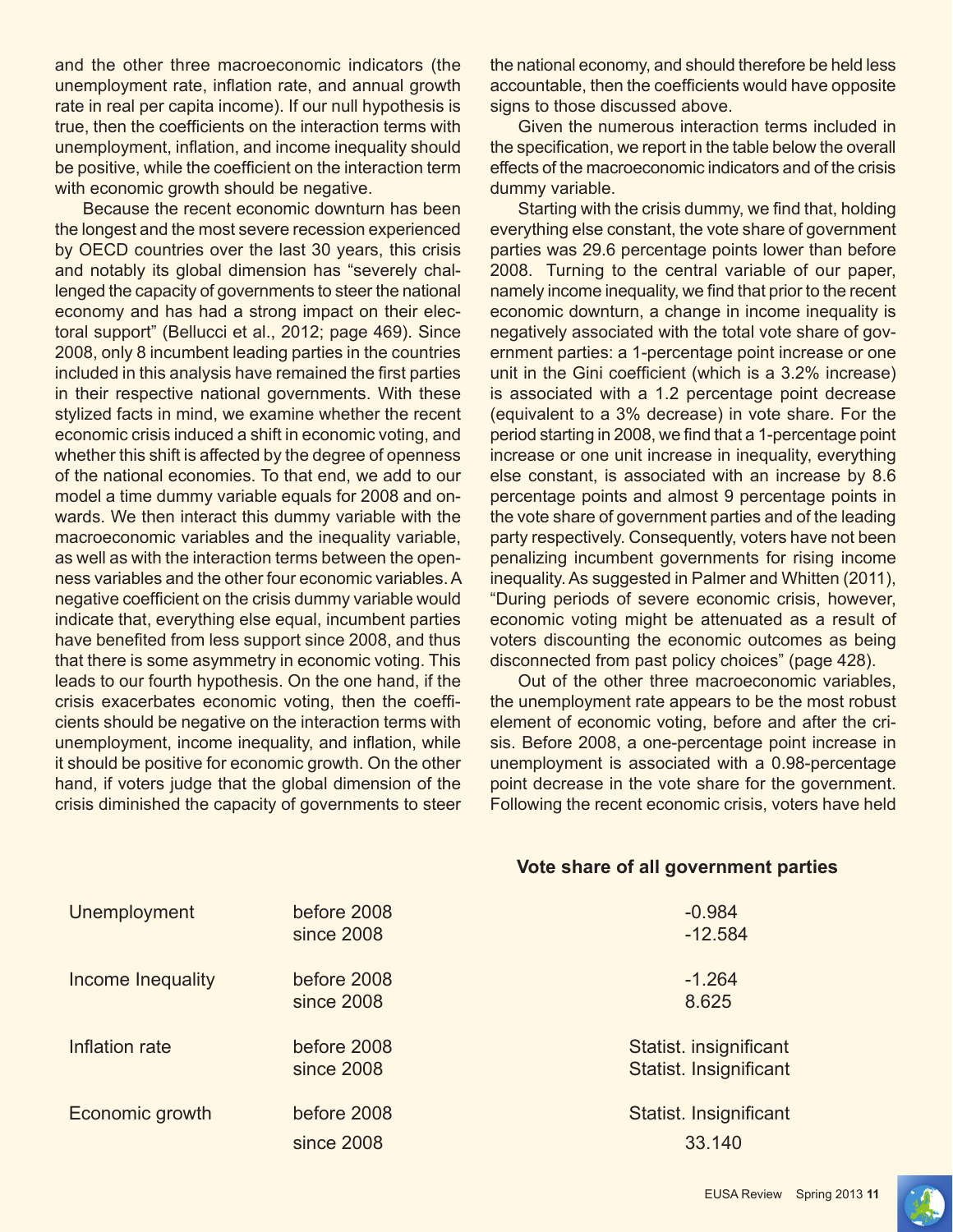incumbent governments even more accountable for increases in unemployment. A one-percentage point increase in unemployment is now associated with a 12 percentage-point decrease in vote share for all the parties in the incumbent government. Because unemployment rose significantly in Europe's periphery (Portugal, Ireland, Spain, and Greece), we checked whether this last result was driven by unemployment developments in these four countries. When we exclude them from our sample, we find that since 2008, a one-percentage point increase in unemployment rate is associated with a 22 percentage point decrease in vote share for all the parties in the incumbent government.

We find no statistically significant relation between vote share and the inflation rate, which is not due to multicollinearity because correlations with economic growth and unemployment are low. This lack of significant statistical relationship might be due to the relatively low and stable inflation rates that most OECD countries have enjoyed since the late 1980s. Finally, while growth in real per capita income was not determinant prior to 2008, it becomes so during the downturn: a one percentage point increase in the growth rate of per capita income is associated with an increase in the vote share by 33 percentage points for the government parties. This large effect indicates that votes would have strongly rewarded a government able to deliver economic growth during the global recession. Regarding our third hypothesis, the positive coefficients on the openness-unemployment interaction terms indicate that, before and during the crisis, economic voting on the issue of unemployment is smaller, the more open the national economy. The negative coefficient on the crisis-openness-Gini interaction term reveals that the opposite is true for income inequality.

Overall, the downturn might have augmented economic voting in terms of unemployment and economic growth by heightening the salience of these issues, notably because this recession is one of the most severe economic downturns that these countries have experienced since WWII. Our analysis suggests that voters did not discount the recent economic crisis as a complete exogenous shock, since they held incumbent governments more accountable for the deterioration in national labor markets conditions. Yet, they acknowledge that international economic interdependence potentially undermines the efficiency and efficacy of domestic stabilization policies. This result suggests that a severe economic crisis does not necessarily result in voters removing an incumbent party from office.

#### **Notes**

<sup>1</sup>http://reports.weforum.org/global-risks-2013

2 Canada in 2011, Chile in 2009, Greece in 2012, Japan in 2009, Mexico in 2009 but then lost in 2012, Netherlands in 2012, Turkey in 2011 and the USA 2012.

<sup>3</sup> The inflation rate is measured as the annual percentage change in the consumer price index (the OECD: http://stats.oecd.org). To avoid that few outlying observations drive our results, we exclude from the estimations inflation rates higher than 50 %.

4 Openness to trade is the sum of exports and imports expressed relative to total GDP, from the Penn World Table 7.1 (Heston et al., 2012).

<sup>5</sup> The following countries included in our sample have autonomous regions: Denmark, Spain, Finland, France, Greece, Italy, Portugal, the Republic of Korea, and the USA.

#### **References**

Anderson, C. D. and Hecht, J.D. (2012), "Voting when the economy goes bad, everyone is in charge, and no one is to blame: The case of the 2009 German election", Electoral Studies, 31, p. 5-19.

Bellucci, P., Costa Lobo, M., and Lewis-Beck, M.S. (2012), "Economic crisis and elections: the European periphery", Electoral Studies, 31, p. 69-471.

Chappell, H.W. and Veiga, L. G. (2000). "Economics and elections in Western Europe: 1960–1997", Electoral Studies. 19, p. 183–197.

Duch, R.M., Stevenson, R.T. (2008), The Economic Vote: How Political and Economic Issues Condition Election Results. Cambridge University Press, Cambridge.

Heston, A., Summers, R. and Aten, B., Penn World Table Version 7.1, Center for International Comparisons of Production, Income and Prices at the University of Pennsylvania, Nov 2012.

Available at https://pwt.sas.upenn.edu/php\_site/pwt71/ pwt71\_form\_test.php

Keefer, P. (2010). DPI2010. Database of Political Institutions: Changes and Variable Definitions, Development Research Group, The World Bank .

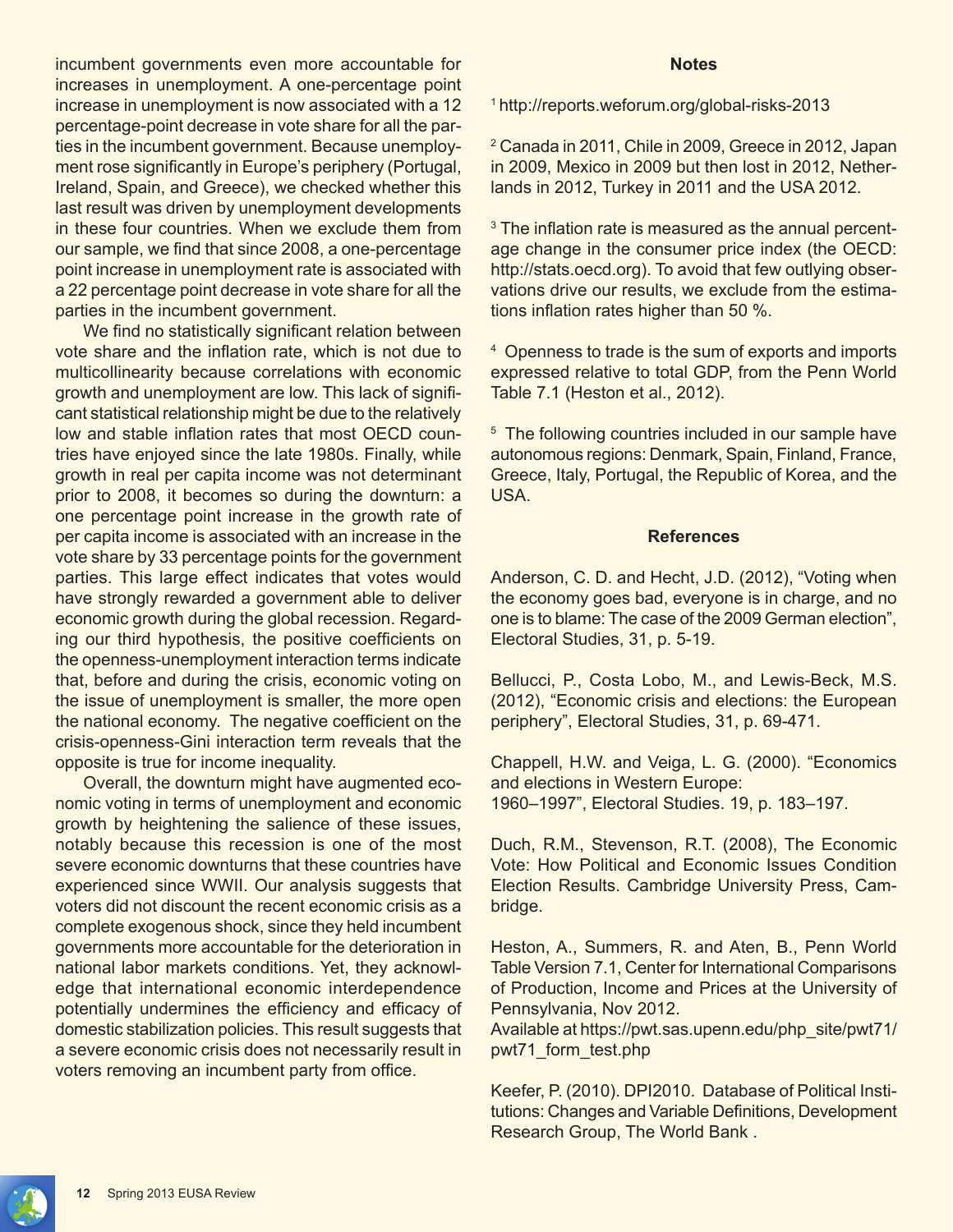Lewis-Beck, M.S. (1988). Economics and Elections: the Major Western Democracies. Ann Arbor: university Michigan Press

Lewis-Beck, M.S. and Steigmaier, M. (2000). "Economic Determinants of Electoral Outcomes", Annual Review of Political Science, 3, pp. 183-219.

Lewis-Beck, M.S. and Nadeau, R. (2012). "PIGS or not? Economic voting in Southern Europe", Electoral Studies, 31, p. 472-477.

Palmer, H. D. and Whitten, G. D. (2011) "Through Thick and Thin? The Dynamics of Government Support Across Income Groups During Economic Crises", Electoral Studies, 30, p. 427-437.

Scotto, T. J. (2012), "Conclusion: Thinking about models of economic voting in hard times", Electoral Studies, 31, p. 529-531.

The EUSA Executive Committee is pleased to announce the online publication of the first EUSA Biennial Conference Special Issue of the Journal of European Public Policy (JEPP). This Special Issue includes seven (revised) papers selected by peer review from amongst those nominated by discussants and chairs as among the best presented at 2011 Biennial EUSA conference. The Special Issue can be found at http://www.tandfonline.com. The paper version is now available.

We look forward to continuing this collaboration between JEPP and EUSA in the future and expect that 6-8 papers from the 2013 EUSA Conference, May 9-11, 2013, to be held in the Baltimore/Washington DC metro area, will again be selected for publication in a future special JEPP/EUSA issue.



#### **Transforming European Diplomacy Abroad: Insights from Washington** *Heidi Maurer*

The emerging system of European diplomacy, the establishment of the European External Action Service (EEAS) and its impact on Brussels have gained considerable attention by researchers. This short contribution, in contrast, focuses on the transformation of European diplomatic practice on the ground in Washington. By drawing on empirical insights from 40 interviews,<sup>1</sup> the paper highlights emerging coordination mechanisms and the role of the EU Delegation in the upgraded system of European diplomatic representation towards the US.

#### **High-profile European presence in Washington´s competitive diplomatic environment**

Washington is the most important diplomatic representation for many countries, and the presence of one of the largest diplomatic corps adds to Washington´s special political flair, with deliberations moving rapidly from one topic to the next. Gaining attention of the US administration and remaining visible thus results in a constant "beauty contest" among diplomats.

In terms of European diplomatic presence, Washington is one of the few capitals next to Beijing and Moscow (Austermann 2012: 3) where all EU member states are represented. There are close to 700 European accredited diplomats in Washington (27 member states plus Croatia),<sup>2</sup> with numbers varying considerably between member states. Germany (136), the UK (116) and France (56) hold the strongest diplomatic presence, followed by Italy (41), Spain (35), and the Netherlands (32), while Malta, Luxembourg, and Cyprus account for 2-4 diplomats each. Additionally, it is the four biggest member states embassies that have a vast number of seconded experts and local staff at their disposal: considering overall embassy personnel, the UK reaches up to 450 staff, France close to 300, Germany 250 and Italy up to 230.

It was also in Washington, where the ECSC had in 1954 opened its first external presence, before the EC delegation received full diplomatic status in 1971. Washington became also the first upgraded EU delegation post-Lisbon (EU Observer 2010). With close to 35 diplomats and a total of 90 staff, the EU delegation compares to a medium-sized member states embassy, ranging after the UK, France, Germany and Italy clearly ahead of other member states.<sup>3</sup>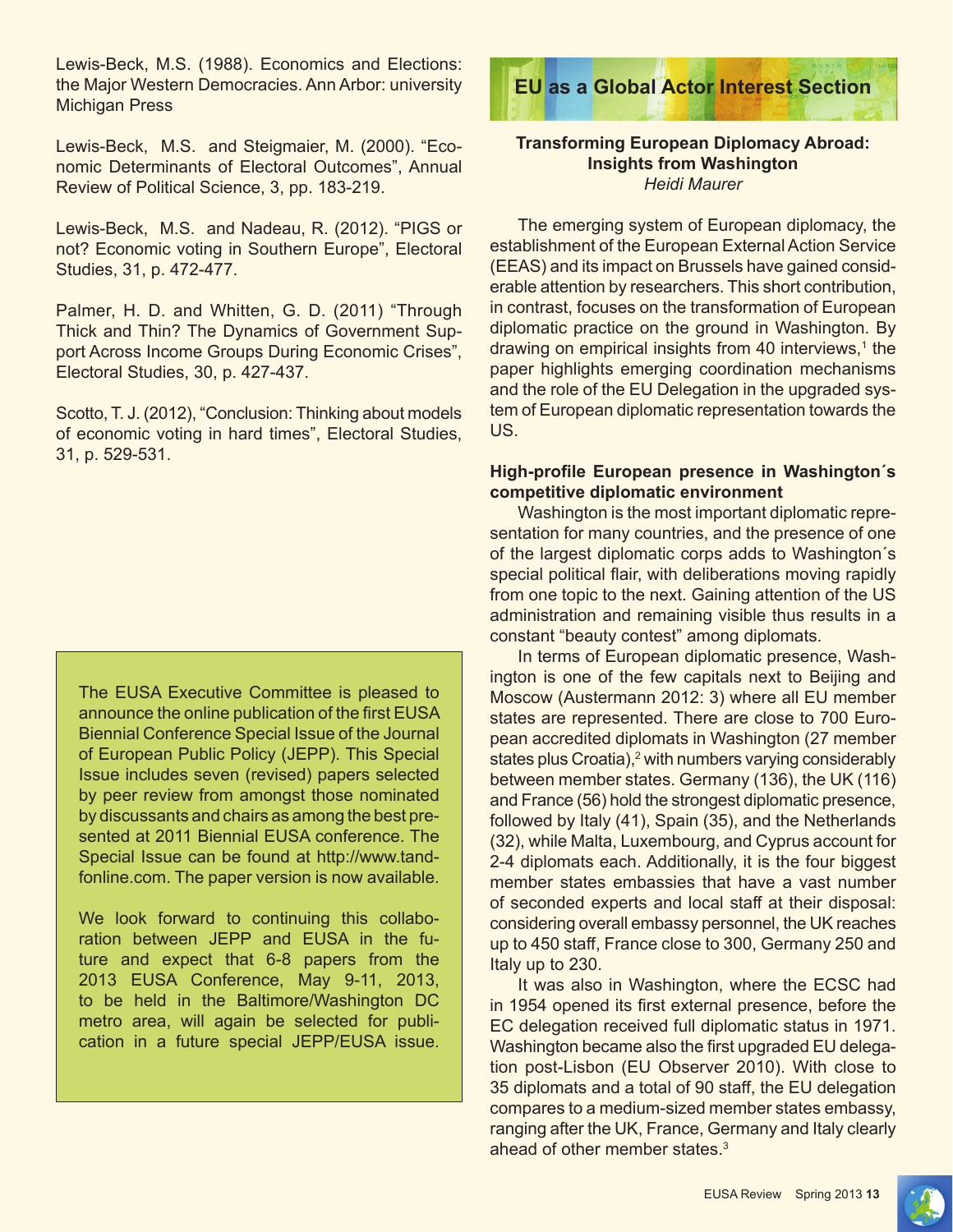#### **The system of European diplomatic representation in flux**

The Lisbon Treaty was meant to provide for a more coherent, more efficient and more unitary presence of the EU in international affairs. With the creation of the EEAS, former European Commission delegations were upgraded to EU delegations, which represent the EU abroad and "shall act in close cooperation with Member States´ diplomatic and consular missions" (Art. 221 TFEU).

Prior to the Lisbon Treaty, the two separately kept strands of European interest representation showed hardly any interaction in Washington: the rotating presidency represented the EU-27 politically towards the US and was in charge of member states coordination, while the Commission delegation represented EU competences (especially trade). Putting an end to the external representation by the rotating presidency after Lisbon, these tasks were shifted to the EU delegation. It was, however, not predetermined how this new arrangement would impact on existing diplomatic practises on the ground.

The appointment of former Commission president chief of staff Vale de Almeida as EU ambassador to the US in autumn 2010 caused resentment with some member states who would have preferred to see a national diplomat at this post (EU Observer 2010). Yet, and perhaps even because of this difficult starting position, Almeida repeatedly emphasised during his first weeks in Washington that he is not intending to interfere with member states bilateral relations (Washington Times 2010) and that the post-Lisbon arrangement would only work if the "new" delegation were of use to member states. Hence, instead of just working "in close cooperation" with member states, the EU delegation in Washington situated itself deliberately and strongly as service provider for member states.

#### **"To be of service to the member states": a new role for the upgraded EU delegation**

In the past, presidencies had organised regular meetings of ambassadors and deputies (Taylor 1980). The quantity and quality of those meetings, however, depended largely on the commitment and the resources of the country holding the presidency. During 2010, the delegation gradually took over the organisation and chairing of those meetings and extended this practice into an elaborate and institutionalised system of coordination, with regular meetings at various diplomatic levels.

Meetings on the highest level remained: once per month the EU ambassador invites member states ambassadors for a breakfast meeting at his residence. Yet, it is the weekly meetings of the deputy chief of missions that are now considered the linchpin of member states coordination. In addition, the regular meetings on sectoral issues were reinvigorated, to provide a forum for member states discussion of specific questions, but even more so for debriefings of member states by US administration guest speaker on current topics. Press officers, consular diplomats and other sectoral formations meet now at least once per month, while economic counsellors meet every two weeks. Most regularly, at least once per week, political counsellors convene, although their schedule is heavily influenced by external events, with possible 3-4 meetings during busy weeks.

European diplomats appreciate this regular possibility to stay informed about current issues and to get to know member states positions. But even more so, they emphasise the added value that debriefings with US guests have for their daily work in providing an efficient and timesaving way to gather information. Especially diplomats from small and medium-sized embassies would not be in the position to cover on their own the vast array of different topics. Additionally they highlight that the "EU-27 convening power" provides them with access to higher-ranking US officials, which they would not gain in a bilateral approach and would not be able to organise in such a regular manner. Member states appreciate, moreover, the increased sharing of reports by the delegation, about political US developments, discussions in Congress, or also recent developments in Brussels. Also debriefings organised after meetings of EU actors with US officials are valued highly by member states diplomats.

#### **Conclusion**

Considering the political importance of Washington for member states, the historically strong stance of the delegation in trade issues and thus the potential for conflict within the changing system of European diplomatic representation, the transformation in Washington during the last three years has been perceived as rather smoothly by involved actors. The latter also highlight the need for more patience to let the new system get fine-tuned and fall fully into place. Member states also pragmatically assess the fact that small and medium-sized embassies profit considerably more from the new service-orientated role of the delegation. Also they emphasise that the new development must not be mistaken for integration or diminishing of bilateral diplomatic efforts. Rather the European diplomatic presence in Washington post-Lisbon should be perceived as transforming into a multi-layered and multi-dimensional system that is based on regular and intense coordination mechanisms between EU actors (i.e. member states and EU delegation). The question thus is not if the

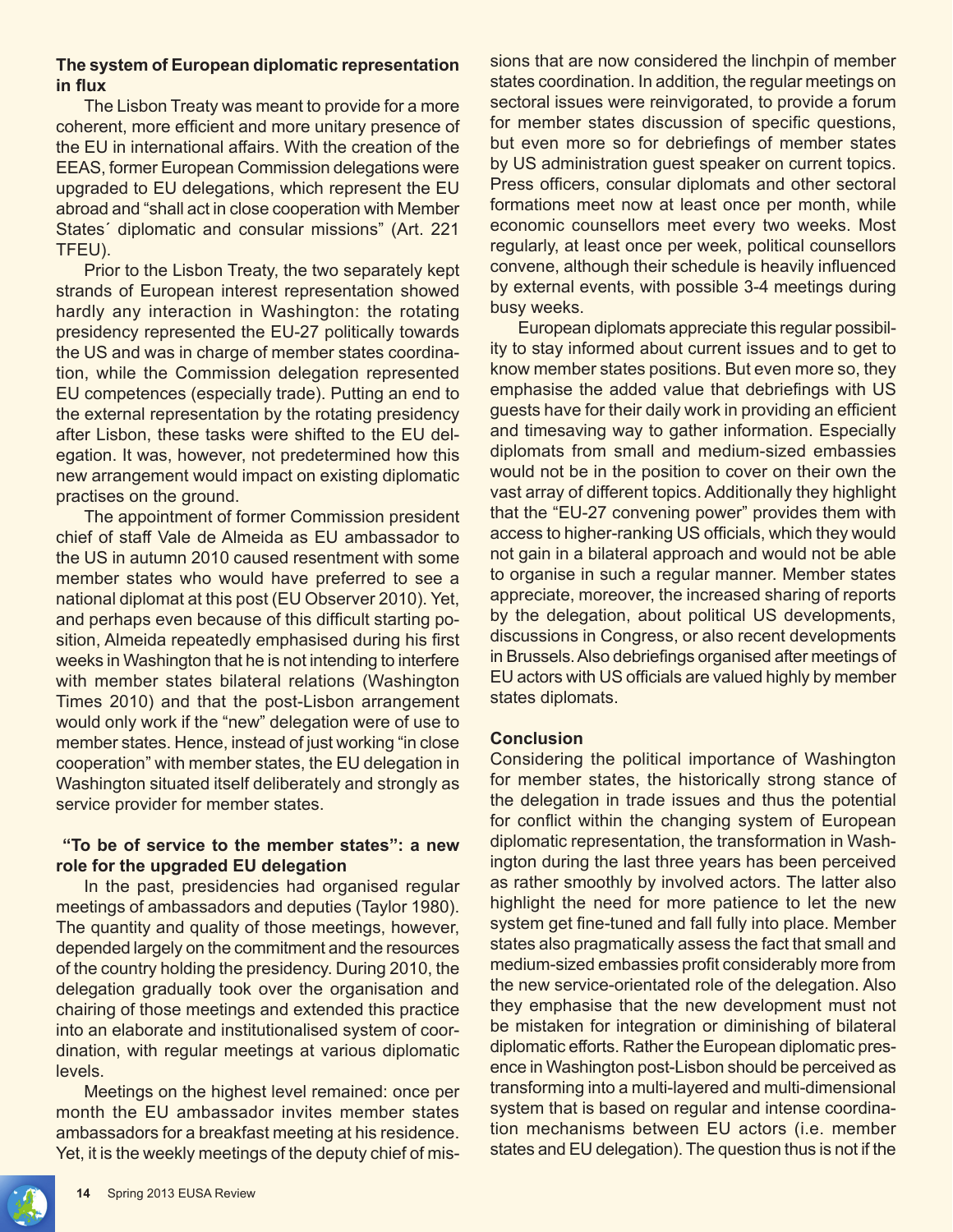EU delegation in Washington in specific terms is able to take over from member states, but rather how bilateral member states efforts, EU delegation activities and a close coordination of both is going to represent the EU and its member in the best positive manner in the US.

#### **Heidi Maurer**

Johns Hopkins University

#### **Notes**

1 This project was conducted during October 2012 and June 2013 in the framework of the Austrian Marshall Plan Foundation Fellowship 2012-13 at the Center for Transatlantic Relations (CTR) at SAIS in Washington DC. I also want to thank all interview partners for their generous support in sharing their experience.

2 Data taken from the Diplomatic List of the State Department (version fall 2012, retrieved from http://www. state.gov/documents/organization/198844.pdf

<sup>3</sup> In 2010 the European Parliament, additionally, established the European Parliament Liaison Office in Washington, with up to 9 staff members, with the objective to establish fruitful and favourable relations with Congress, also in order to strengthen the transatlantic legislators´ dialogue.

#### **References**

Austermann, Frauke. 2012. Towards Embassies for Europe? EU Delegations in The Union's Diplomatic System. DSEU Policy Paper No. 8. See http://dseu. lboro.ac.uk/Documents/Policy\_Papers/DSEU\_Policy\_ Paper08.pdf .

EU Observer. 2010. EU Envoy to US Flaunts New Powers. 11 August 2010. See http://euobserver.com/ news/30607 .

Taylor, Paul. 1980. Political Cooperation Among the EC Member States' Embassies in Washington. Journal of European Integration 4 (1): 28–41.

Washington Times. 2010. Europe Calling. 10 August 2010. See http://www.washingtontimes.com/ news/2010/aug/10/embassy-row-105097517/

#### **Towards a European Global Strategy: Securing European Influence in a Changing World** *David Garcia Cantalapiedra*

The European Union is embarked in a difficult and tortuous path in defining itself and its role in a changing international system that, dubiously, will respond to the international framework built by Western countries since the end of the Second World War and after the end of the Cold War. As Hedley Bull wrote about the different orders in the international system, an International Order and World Order, the latter seems not to be structured as he established in his book The Anarchical Society 35 years ago, on a system based on Western values, rules and principles.<sup>1</sup> Because of this, the next months will be a key momentum in Europe for different reasons: the German Parliamentarian election and the European Council in December could mark the fate of the Euro, the EU economic and institutional project, and the EU's role in the World.

As the presentation of the report says, "the European Global Strategy project was initiated by the foreign ministers of Italy, Poland, Spain and Sweden in July 2012 in a bid to foster and structure debate about the European Union's role as a global actor at a time of sweeping international changes". This effort tries to reflect some debate and, to a certain point, guidance, from the academic and civil society point of view. The final result has been a report called "Towards a European Global Strategy: Securing European Influence in a changing World."<sup>2</sup> Thus, there has been an effort from 20 European foundations and think-tanks but carried out mainly by four of them: International Affairs Institute (IAI), the Polish Institute of International Affairs (PI SM), the Elcano Royal Institute (RIE) and the Swedish Institute of International Affairs (UI ). The document is trying to offer a view about the challenges faced by the EU and some ideas about the role and policies that the EU should undertake to firmly establish the European Union in that changing international system. Thus, the effort to develop a proposal for a "Grand Strategy" for the European Union must be recognized and congratulated for the difficulty of the task, the creation of working groups at this level and the conciliation of ideas, mentalities, perceptions, interests and procedures across Europe. To summarize, the report is structured in three main parts:

- An introduction and a chapter for Values and Interests. Both offer a world vision that is necessary for a Grand Strategy.

Then, the largest part and the core of the report, Strategic Interests.

- Finally, a part related to Capabilities and Instruments.

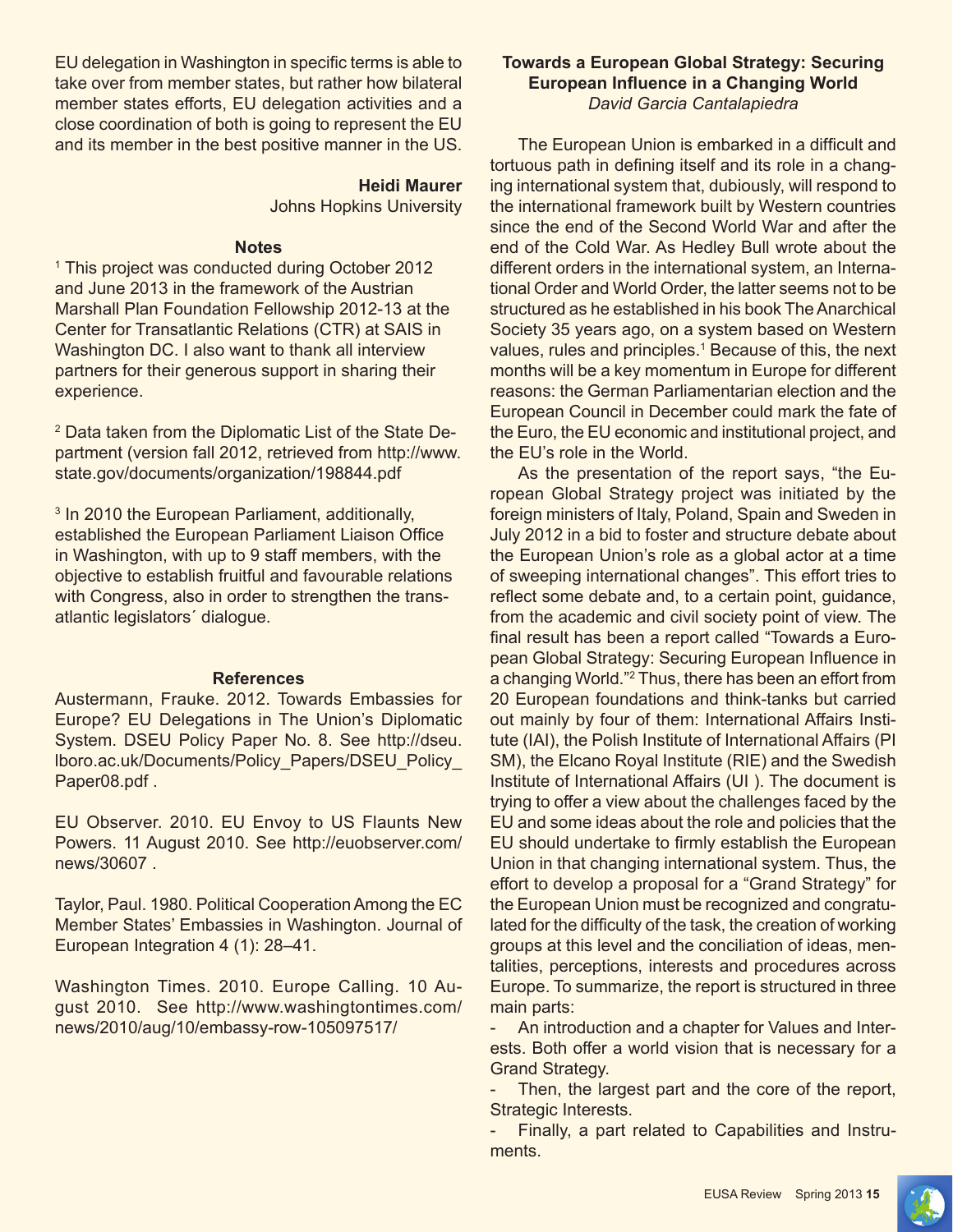As the executive summary establishes, there are six "European vital interests" identified in the report. These will be secured by 11 strategic objectives. From this point of view, this analysis goes across the board and also tries to debate the relation among some of the conceptions established there. One of the key elements of the report would be what is the EU's world vision and mission; how the EU sees the international system and what the EU stands for. This probably should be the most important part of a Grand Strategy because it will define values and vital and strategic interests, and the policies and strategies to defend and carry them out. It is notable also what the report does not say. For example, EU "doctrinal" language has almost disappeared from the report: normative power, civil power, soft power, and human security.

The first "programmatic" problem is that at the very beginning of the introduction, the European Union is defined as an economic bloc, with a large population and the EU/Member States duality. To define Values and Interests, it is necessary to talk beyond the economic and structure realm. Although there are some useful approaches later, it is imperative to reaffirm the present and future strengths of the integration process toward "more Europe", but not perhaps in terms of more institutionalization but more democratization through a real elected presidency and parliament, demonstrating a clear political will and the wish to lead. This is not only the problem of the "identity", but the management of this "identity" and other actors' perceptions. Images and symbols are related to power and capabilities, at least for certain rising actors. In this vein, the term "influence" in the main title of the report would not work only in terms of values or capacity to set rules and regimes, where the EU has had a powerful capacity until now, which in this new international dynamic could be starting to vanish. The ability to influence does not demonstrate multipolarity per se either. The will to lead shows ability and capabilities to decide, and this could create, to certain point, "other centres of power", a feature found in multipolar systems. This posture held by the report is problematic because the use of the term in International Relations Theory and for political practitioners has been widely discussed, and its meaning or even usefulness, criticized.<sup>3</sup> However, even in both realms, it is still profusely used, in terms of the negation of unipolarity and /or to reaffirm the EU and other rising actors' role. The report really sides with the idea of a trend to multipolarity, but it also envisages a strong regional vision, rather than a global vocation, not only for the concept of "Strategic Neighborhood", but for the deployment of the concept. There are other strategic visions as the US Pivot or the "Greater Middle East", the Russian "Near Abroad" or the Chinese "Strategic Frontier", but as instruments of power projection or global capacity, not as a limiting mechanism of responsibility and capability, although the report seems to expresses ideas of interaction not only with states but also with non-states actors and societies. This posture could be realistic at short term, due to the economic crisis but is strategically blind in long term vision, due to the overlapping areas of interest (and friction) with other powers as Middle East-Persian Gulf, Caucasus-Central Asia or even the Mediterranean, Sahel-Horn of Africa. In this situation, and from a realist perspective, the report faces the necessity to reinforce or re-create alliances with the United States or with other members from the former West (Canada, Australia, Japan, South Korea, etc). This is very interesting because the creation or re-creation of alliances respond to an idea for rebalancing the system against a hegemonic challenger, a coalition of states, for security or for influence, among others. The idea is to reinforce the former "Unipolarity Club" (the former "West"), and to accommodate when needed (lack of support or interest by the United States) to other great powers as Russia and China. This posture in vital regions as Middle East-Persian Gulf and Caucasus-Central Asia is not sustainable. The lack of real capacity in these areas, as demonstrated during the Arab Spring and the Syrian civil war, demonstrates a lack of coherence between Vital Interests, Strategic Neighborhood and Capabilities and Instruments.

Thus, regarding this last chapter and the security conceptions found in the report, the main problem is not to define the structure of the international system as multipolar. It is to recognize that the security environment has changed dramatically, not only because of several challenges, threats and different actors, but because the turn to an offense-dominance world, due to, above all, cyberwarfare and its integration with space systems, WMD, conventional global strike capabilities, and battlefield robotization and nanotechnology. This has changed for instance, the meaning (or even the utility) of deterrence and the ability for offense-defense differentiation. This, in a very dynamic international system, with new alliances and alignments, lack of incentives and reduced interest convergence, and increased competition, makes the international system prone to more offensive visions and doctrines, and aggressive postures even from an economic point of view. Thus, it is strange that these areas and their integration are not discussed in the report. In this vein, the second EU Vital Interest, a secure and resilient EU, security challenges and security threats are mixed: armed aggression, state failure, regional conflicts, terrorism, proliferation of weapons of mass destruction, organized crime and natural hazards. This could be a threat misperception when a well-focused comprehensive security concept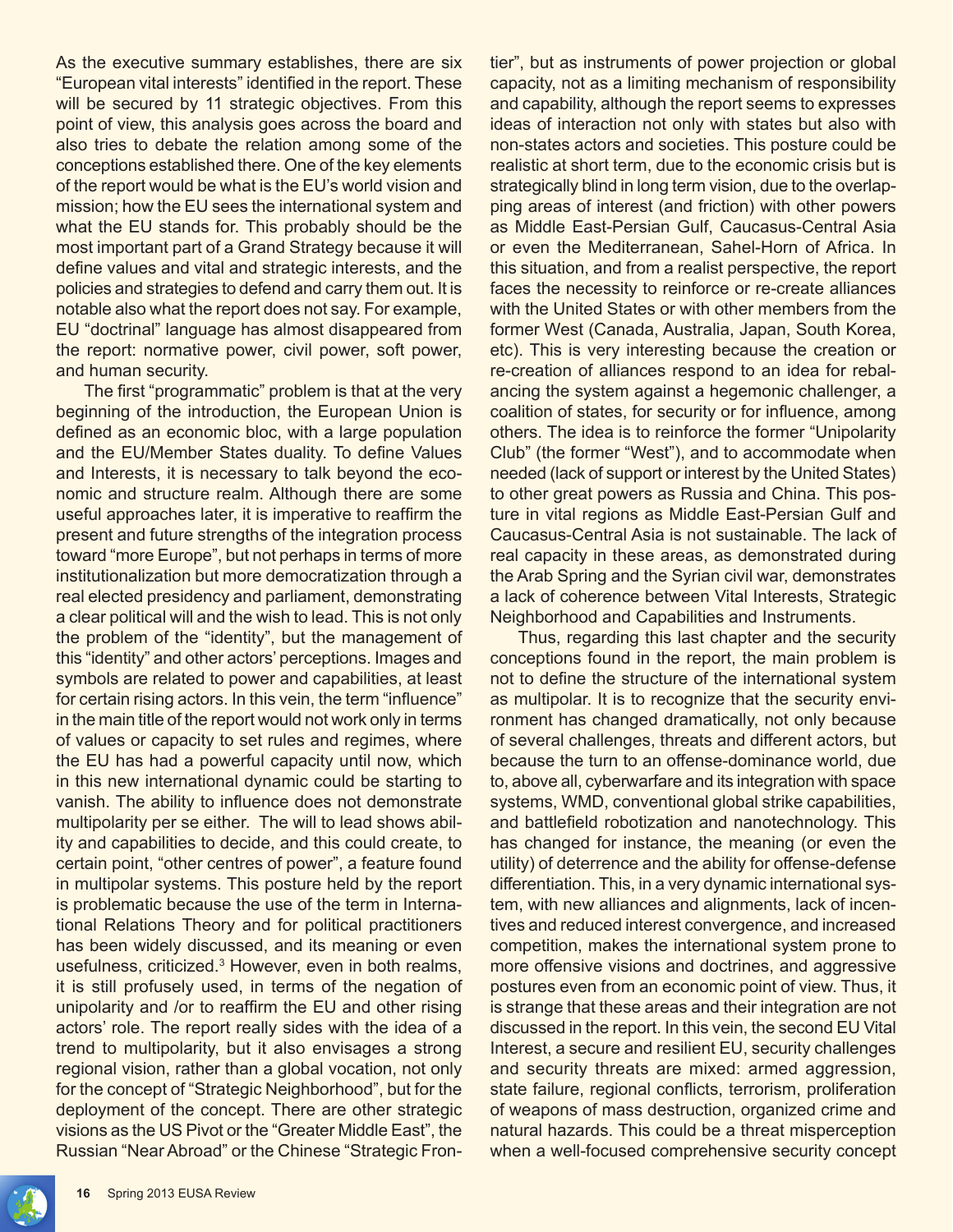is needed. It is not clear if it is a threat-centered or capabilities-centered concept, although the use of a comprehensive approach is expected. However, it seems the EU is to relinquish real operative capability to NATO. This final posture takes us again to the start of the report and of this analysis. Some of these ideas are not helping to create an image of a more proactive EU; it could also be more realist than in the past, but in certain positions, it prefers to accommodate.

#### **David Garcia Cantalapiedra**

Universidad Complutense de Madrid

#### **Notes**

<sup>1</sup> He defined 'World order" as "the regimes of values, morals, and rights that extend to all mankind and infuse the international order with a sense of justice and purpose. It connotes the complex of Western liberal international law and economics that is currently institutionalized through international organizations, like the United Nations. Bull, Hedley (1977) The Anarchical Society: a Study of Order in World Politics, 2nd edition. New York: Columbia University Press. Pp. 18-21.

2 The project website (www.europeanglobalstrategy.eu) contains all the materials gathered to date

<sup>3</sup> See, for instance, in these different categories, some interesting reflections. Roberts, Adam. "International Relations after the Cold War". International Affairs vol. 84: nº2, 2008. Jervis, Robert. "Unipolarity. A Structural Perspective ". World Politics, Vol. 61, No. 1 (January 2009). Hass, Richard. "The Age of no Polarity". Foreign Affairs. May/June 2008.

*EUSA members interested in reviewing recent EU-related books, please fill out the form for potential reviewers located on our website-www. eustudies.org.*

*Publishers should send a review copy of books directly to the EUSA office, 415 Bellefield Hall, University of Pittsburgh, Pittsburgh, PA 15206, USA*



**Balfour, Rosa**. *Human Rights and Democracy in EU Foreign Policy. The Cases of Ukraine and Egypt*. London and New York: Routledge, 2012.

One of the enduring challenges for the study of EU foreign policy is the gap between aims and actions. While EU trade practices display a very explicit rationale of pragmatism, the promotion of human rights and democracy poses the dilemma of taking actions based on ethical premises or pragmatic interests. The international actorness of the EU has often been baptized as civilian, normative, transformative, smart or soft power. However, the EU performance is frequently evaluated negatively due its reluctance to criticize human rights failures in the world. This gap between goals and actions is the focus of the book published by Rosa Balfour.

After outlining the structure of her research in the introduction, Balfour explains the analytical framework to study the discourse and the practices of human rights and democracy promotion in the EU foreign policy. The following six chapters symmetrically compare the case studies of Ukraine and Egypt by describing not only the implementation of human rights and democracy in both countries in areas such as elections, press freedom and torture, but also by analyzing the EU foreign policy towards both countries.

While the book provides several contributions to explain the gap between goals and actions, three explanations are highly relevant. The first is the selective application of the human rights clause in the EU foreign policy. In the view of the author, this clause has been invoked in cases where countries are of little economic or geostrategic interests to the EU, thus making the pursuit of a normative position costless for its member states. The second significant explanation is the clarification of the mismatch between the rhetoric and the action of the EU in responding to human rights and democracy shortcomings in Ukraine and Egypt. By supporting the status quo in Kiev and Cairo, the EU has placed strategic interests over human rights and democracy promotion. The position of the EU towards Ukraine takes into consideration its relationship with Russia as well as its position as a transit country for Europe's energy sources. In the case of Egypt, the author argues that the stability of Mubarak's regime and his mostly friendly relations with the Arab, Islamic and non-Islamic worlds was a driving force in EU's muted response to human rights abuse and non-democratic practices. In this point, policy makers will find this book pertinent as a reminder of the damage caused by the gap and contradictions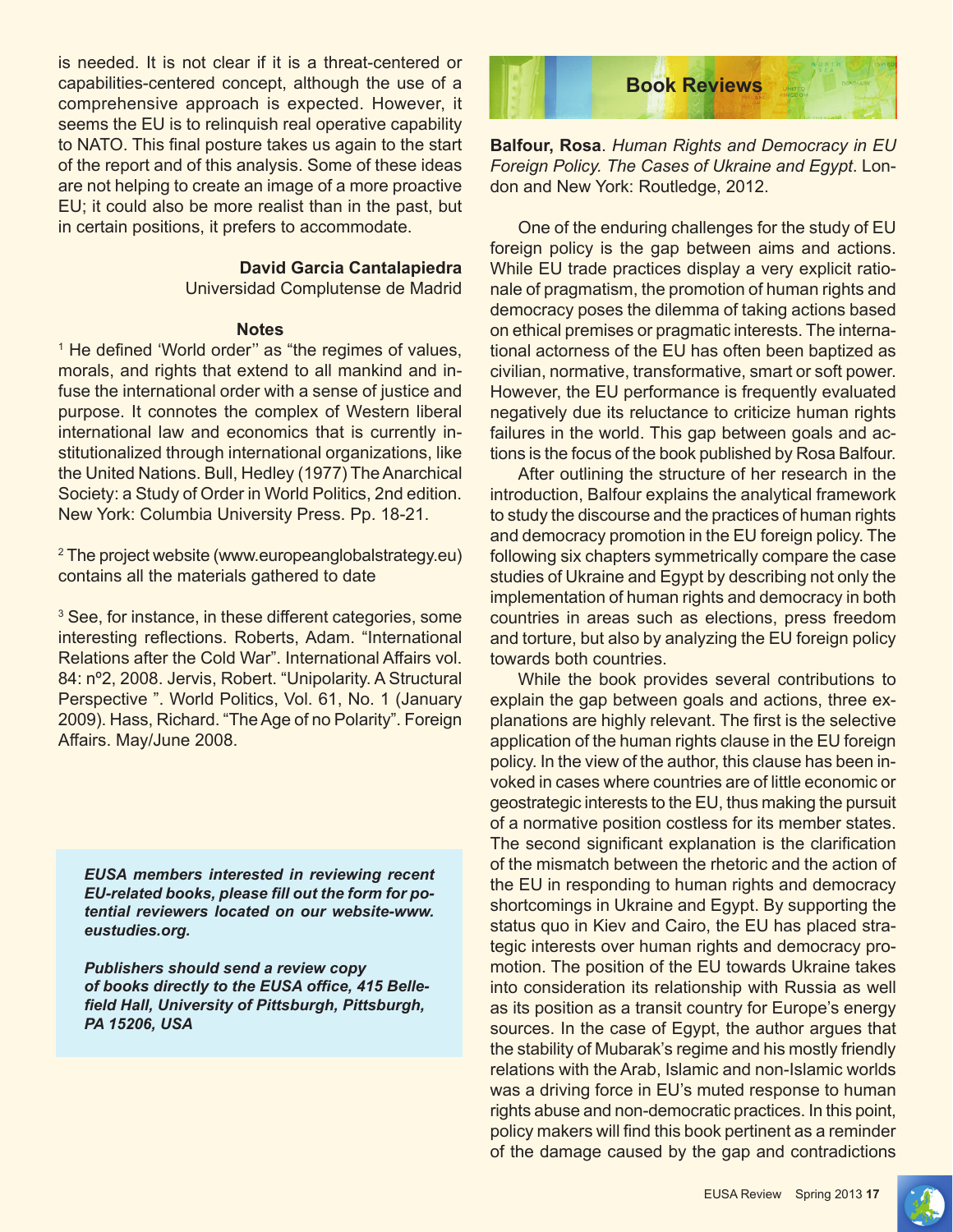between political discourses and tangible actions.

The third relevant explanation in the book is about the sources of the limits of the use of democracy and human rights promotion in the EU foreign policy, which stems from the logic of diversity of foreign policy goals among the member states. In the cases of Ukraine and Egypt the position of the EU members could be grouped as follows: a) the Northern EU states have been fairly consistent in pushing the EU to adopt strong normative positions; b) the new members states from Central Europe further strengthened the Northern position; and c) France, together with other countries like Italy and Spain, has been far less committed to developing normative positions and have valued the principle of noninterference in the internal affairs of other states, and preferred privileged cooperation. This logic of diversity is also affected by the role that the European Commission can play as a policy shaper, while the EP can use its limited leverage through parliamentary questions.

The empirical analysis of Balfour leads her to emphasize the explanatory power of classical realism from the International Relations Theory and embrace the intergovernmental perspective of Integration Studies. Thus, the role of member states as more effective agenda setters than the European Parliament or the European Commission is underscored in the conclusion. While the book is a contribution to the study of EU foreign policy in general and democracy and human rights promotion in particular, it may leave a sense of dissatisfaction to scholars who emphasize constructivist perspectives. Even from that angle, the evidence presented by Balfour makes it clear that the transformative power of the EU is undermined when the promise of future membership is out of the table of negotiation. In sum, the perspective provided by this book gives scholars a chance to conduct further research by comparing more cases in order to enhance the understanding of the limits of the EU in promoting democracy and human rights across the globe.

## **Roberto Dominguez**

European University Institute

**Appel, Hilary**. *Tax Politics in Eastern Europe: Globalization, Regional Integration and the Democratic Compromise*. Ann Arbor: University of Michigan Press, 2011.

Taxation is a core-power of the state and key for the development of modern democracies. Traditional party lines developed along the question who in society had to pay how much to finance public spending. And yet the transformation of communist states into capitalist democracies saw very little partisan politics where

tax policy was concerned. Professor Appel, who has published widely on fiscal politics in post-communist countries, starts from this puzzling observation and argues in her book that external factors have mostly shaped "Tax Politics in Eastern Europe".

The main part of the book sets out with a description of the early post-communist period and the challenges politicians faced in transforming their economies. Under Soviet rule the state financed itself mainly by taxing large state-owned enterprises, which required little administrative capacity. The transformation towards a capitalist system, in which private economic activity by many actors had to be taxed, was further complicated by bad macro-economic conditions. Yet, politicians in Eastern Europe managed to implement revenue-generating tax systems without crippling economic growth. What factors influence which economic activities were taxed how much – national politics or international constraints?

Appel offers a vivid description of the development of three major tax types. Relying both on interviews with major stakeholders as well as on statistical evidence she shows how distinct international influences shaped these – leaving almost no room for national politics in the case of value-added taxes (VAT) and corporate income taxes (CIT), yet allowing partisan differences to matter for personal income taxes (PIT). Chapter three illustrates with great detail how indirect taxation was almost not politicized at all. European integration required all member states to have a similar VAT system, thus the Eastern Europeans adopted the West European system with only a few, temporary exemptions (p. 52f). Regional and international integration also had a strong influence on corporate taxes. In four country studies (Poland, Hungary, Czech Republic, and Slovakia) Appel highlights how politicians from all over the political spectrum lowered corporate tax rates to attract foreign investment. Chapter five tells the comprehensive story of the introduction and spread of the flat income tax. Although Appel depicts the diffusion of the flat tax via policy learning as a way to compete in an international context with mobile capital, she emphasizes the role partisan politics played. Different to VAT and CIT, mostly politicians from the right introduced flat taxes, whereas politicians from the left were opposed to what they saw as progressivity reducing.

In her last substantial chapter, Appel discusses the evolution of the tax system in Russia. Due to its size and oil wealth Russia is the least influenced by international factors.

The book is very well-written and nicely combines qualitative and quantitative evidence to arrive at a full picture of tax politics in Eastern Europe (and Russia). Having a background in comparative politics with a fo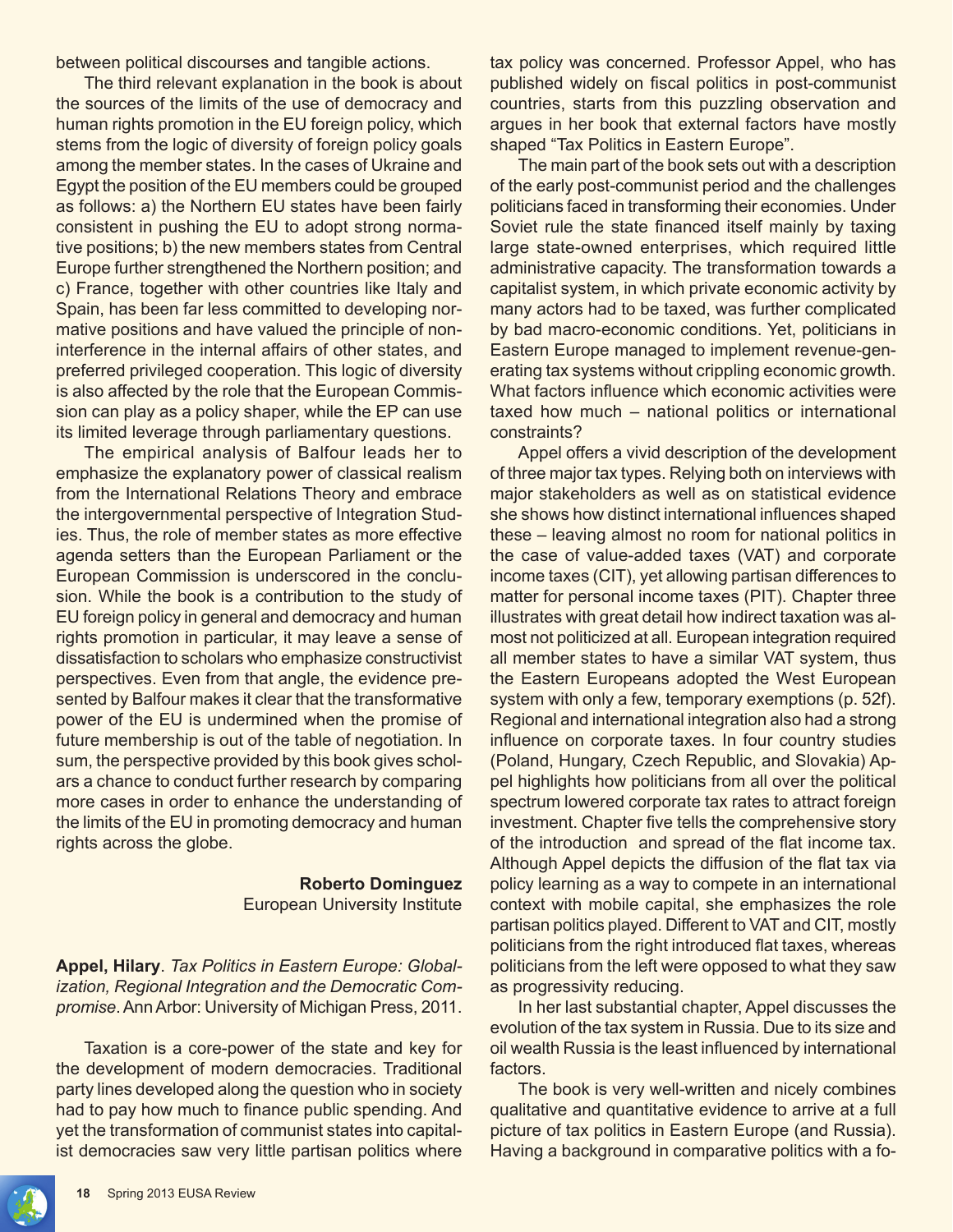cus on tax competition in the OECD, I read it with great interest. Hilary Appel provides much needed detail on tax policy outside the usually analyzed suspects. In line with newer research on spatial diffusion and tax competition, she also makes an important contribution by highlighting the role that international interdependencies play for national policy making.

Yet, while I learned much from the main chapters, I cannot help but disagree with some of her bolder statements at the beginning of the book – although to be fair she weakens them in her own conclusion. As she herself states there was broad popular support for European integration (p. 152). Thus, the adoption of a VAT illustrates not "how the democratic process became hollow due to external priorities" (p4), but rather a domestically demanded policy. Also the lowering of the corporate tax and the introduction of a flat income tax to attract foreign investors does not necessarily lead to the conclusion that (domestic) politics do not matter. As Appel herself notes, the Eastern European economies broadly gained from the increasing inflows of foreign capital (p.73, 79). In a democracy, parties can have common policy ideal points. Furthermore, learning from outside actors actually enhances domestic policy choices and as such is very different to international competition as again is coercion. Lastly, fiscal policy is much broader than tax policy. While external factors might constraint the way in which governments generate revenue, domestic politics can still determine its spending.

In sum, Hilary Appel's book on tax politics in Eastern Europe is an enjoyable read that paints a very detailed picture on the national and international challenges politicians in post-communist countries overcame to create the tax systems that we see today. The book has much to offer for the interested reader, as well as for scholars with a focus on Eastern Europe, European integration, tax politics or spatial interdependencies.

> **Laura Seelkopf**  Jacobs University Bremen

**Marquand, David**. *The End of the West: The Once and Future Europe*. Princeton, NJ: Princeton University Press, 2011.

Since the global financial crisis of 2008, Europeans have had to confront a number of difficult questions about the future of the EU. According to David Marquand, those questions that have most occupied Europeans have been fundamentally the wrong ones – the same type of wrong questions, moreover, that have distracted Europeans for decades. The End of the West offers Marquand's critical assessment of what Europeans have done – and haven't done – as the project of integration has drifted from its moorings. The result is a thought-provoking reflection on those existential questions – What is Europe? What does it mean to be European? What purpose a European Union? – that made the European project a vision and a movement rather than simply the set of paradoxical and absurd institutions and administrative practices that Marquand claims it has become. In his "Preface to the Paperback Edition", Marquand suggests an answer to the questions that Europeans have lately failed to ask; noting that such crises as the acute one that struck the Eurozone in late 2011 "create opportunities", he advocates a "European New Deal" that "would entail fiscal union, governed and legitimized by democratic institutions in place of the current technocratic ones." (xvi) This can only be possible, however, once Europeans have sorted out the thornier issues of identity and purpose. While frequently striking a bitter and disillusioned tone, Marquand also shows that he really hasn't given up on Europe.

Marquand begins with a sweeping review of "the West" as a concept framing identity and difference from the days of the Greeks and following a continuous thread through the Cold War. This rhetorical narrative assured those who identified with it "where" they were and "who" they were – "the home of reason, efficiency, and evolutionary success" – particularly in relation to "an unenlightened and backward 'East'", assumptions that "had always been patronizing and misleading" now proven to be "patently absurd." (19) The end of the Cold War eroded some of the certainty that the assumption provided by neutralizing the tension between opposing poles upon which it was partly based; the recent financial collapse has effectively undermined it altogether. Marquand uses this prologue to establish the perception of "the West" as a myth that global society has outgrown, especially given that Europeans no longer have the leverage to impose it on others. He contends that it is now incumbent upon Europeans to consider themselves and their society more realistically and with the kind of boldness exhibited by Jean Monnet and the other founding architects of integration.

Marquand expresses admiration for these founders, who conceived a Europe transformed by ideas and ideals in response to the endemic threats of internecine war and murderous ethnic nationalism. He writes "as a committed friend of the European project, not as a foe," (25) having participated himself in the evolution of that project during the late 1970s as Chief Advisor to the European Commission's president, Roy Jenkins, and depicts the early decades of integration as inspired success. Since the collapse of Soviet communism and the apparent triumph of "the West", however, Europe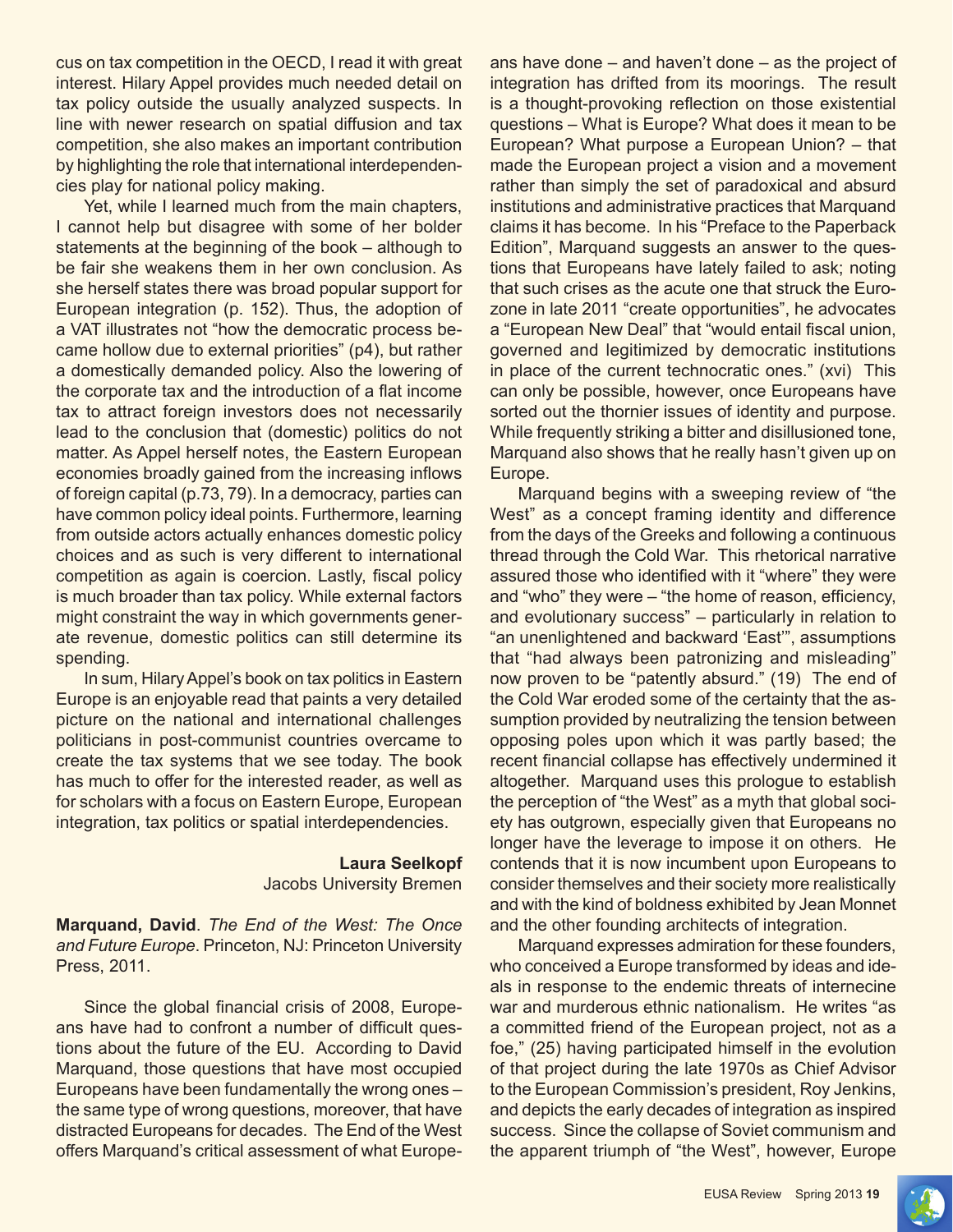has become mired in a slough of its own ambiguities. These relate to insufficiently examined questions of identity and ethnicity, governance and authority, territory, and – suffused through the others – politics, each the successive topics for the remaining three chapters. Embedded in the European project from its inception, recent developments have exacerbated them to the point that these unresolved ambiguities now serve, in Marquand's analysis, as the sources for the disconnect, division, and uncertainty currently afflicting Europe.

The chapter on identity and ethnicity is the most stimulating among those addressing the ambiguities that Marquand identifies. He observes how globalization, the very success of integration itself, and a "neo-medieval provincialism" privileging rediscovered sub-national cultural identities equally undermine the power and legitimacy of the states – legacies of the Westphalian system – upon which European integration was based but which it also sought to transcend. Europeans' multiple identities do not nestle into each other neatly like Russian dolls – they are fluid, evolving, and most importantly potentially explosive. Marquand spends half of the chapter reflecting upon an especially complicating feature of this ambiguity – Muslim Europeans, communities of which have existed since nearly the beginning of Islam itself but which were never integrated into the mythical image of "the West" that has now collapsed under closer scrutiny. He provocatively characterizes Islamophobia as "the true twenty-first equivalent of the Judaeophobia and eventual anti-Semitism that culminated in the horrors of the twentieth" (91) and challenges the political and personal tropes – from both right and left – that project a monolithic Islam threatening the putatively integral identity of the "European West." No such identity actually exists, of course, which is the point that Marquand develops in the first part of the chapter; recognizing and reckoning with that truth, he suggests, forces Europeans to reconceive what it means to be "European" and thus avoid repeating the nightmarish history of ethnic violence.

Marquand insists that doing so involves a political as much as a cultural and intellectual process, since the fundamental question that Europe must confront, for him, is "how to grow a European demos that can sustain a European federation." (177) The implementation of the Lisbon Treaty in December 2009 was "a staging post on a journey…, not the destination itself, an opportunity to take stock and look ahead, not an excuse for dodging the great questions of purpose, principle, and power that now press in on European peoples and elites." (103) Those questions especially concern Europe's ambiguous political identity stuck between federalism and confederalism, between democracy and technocracy. The Lisbon ratification process represents a missed

opportunity for a European-wide debate – similar to the one that led to the ratification of the U.S. Constitution in 1789 (not 1788) – rather than the serial dramas that played out in individual member states. This was emblematic of the democratic deficit that disconnects Europeans from the institutions that increasingly govern them and keeps them divided as European peoples, not a European people. He accuses the European elites of shirking from "high politics" with its profound questions of legitimacy and moral authority, preferring to focus instead on the "institutional nuts and bolts" (114) of "low politics" that has nevertheless led to such contradictions as a monetary union side by side with fiscal disunion and the promotion of democratization in Central and Eastern Europe while remaining democratically deficient in its own processes. Marquand advocates a democratically elected European presidency and European-wide referenda on such questions as the admission of member states as possible openings for generating a more integrated democratic culture – Europe is as Europe does.

But where does Europe begin and end? Here the question of governance folds back again onto that of identity. Marquand criticizes the European elites for pushing forward with expansion without adequately contemplating the consequences for either the EU or the new member states. The result has been a further muddling of European identity – such as it was – in that the accession of the post-communist states of Central and Eastern Europe changed the very entity they joined by the very act of joining it. Europe has become broader without getting deeper, Marquand claims. He cautions against extending membership to Turkey until that country has sorted out its own issues of identity – not because Turkey is poor or because it's Muslim, but because "it is one of the last redoubts of ethnic nationalism": "Atatürk's aggressive secularist legacy is the problem, not Muhammad's religious one." (175) To borrow a phrase out of context, Marquand is counseling "smart growth" in Europe as opposed to headlong expansion.

Marquand admits early on to offering no "readymade blueprint for the future, still less a toolbox of institutional quick fixes" (25), but he does call attention to important questions linked to a grander vision – and engages them in a compelling way. His book is a passionate meditation written by one who appears critical only because he still believes so much in a movement that has become disoriented. It should be required reading for all who care about the European project, the challenges it faces, and the direction it's headed.

> **Michael Clinton** Gwynedd-Mercy College

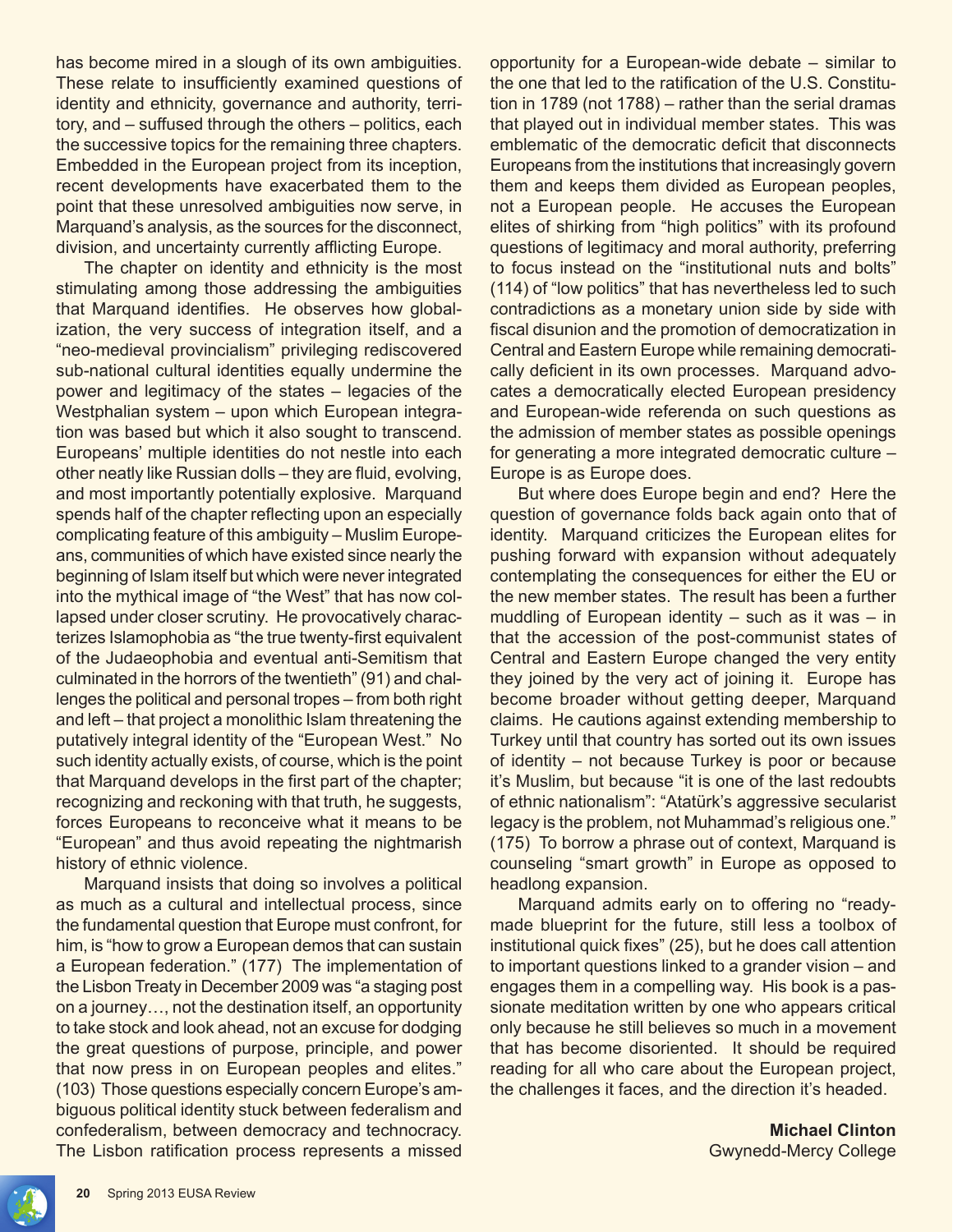**Givens, Terri** and **Maxwell, Rahsaan** (eds.). *Immigrant Politics: Race and Representation in Western Europe*. Boulder, CO: Lynne Rienner Publishers, 2012.

Studies on immigrant integration into West-European societies represent a growth area in comparative European research. This trend is not surprising, given the opportunities and challenges it brings forward across key analytical domains: institutional arrangements governing citizenship and naturalization, policies of multiculturalism and welfare inclusiveness, and the political integration of immigrant communities through representation and participation in politics. Despite the presence of several important recent publications, immigrant political integration has remained relatively underresearched. By presenting an in-depth examination of a variety of electoral and policy-relevant issues pertaining to the political representation of immigrant-origin ethnic communities in Western Europe, Immigrant Politics makes an unequivocal contribution to the literature and outlines new directions for research, analysis, and comparison.

The book explores the political integration of immigrant communities on the example of the countries with the largest nonwhite immigrant populations in Western Europe: Britain, France, Germany, and the Netherlands. It then turns to examine the role of race and equality in the legislative politics of the European Union and presents a concluding discussion of the findings through the lens of transatlantic comparisons. While the analytical focus is on the party establishment (chapter by Jonathan Laurence and Rahsaan Maxwell on political parties and diversity in Western Europe), the empirical findings and conclusions refer to the broader context of party competition established by the distinctiveness of electoral institutions which determine the relative openness of domestic political space to the inclusion of immigrant-origin minorities, relationships between the state and societal actors, and the process that links party politics to the systems of social provision.

The richly contextualized analysis of the successes and failures of the political integration of immigrant communities across Western Europe (chapters by James Hampshire on the UK, Vincent Geisser and El Yamine Soum on France, Karen Schönwälder on Germany, and Laure Michon on the Netherlands) applies a variety of coherently pursued research strategies in order to determine whether and how the electoral process has contributed to increasing immigrant participation in politics: a supply-demand framework for the examination of party systems interactions and minority claims, the reference to race as a category of political analysis, the concepts of descriptive and substantive representation which lie at the core of the argument about the differentiated process of immigrant integration into

West-European politics, and the study of its European dimension as a political response to the rise of the radical right in key European states, with critical input on behalf of transnational advocacy and EU institutional actors.

The book contributes valuable insights into the complexity of the political integration of immigrant-origin communities by tracing the missing link between the gradual improvement of their descriptive representation and the slow pace of substantive representation, both in terms of formulation of minority demands by grassroots groups and candidates, and their effective influence on policy making. The case studies find that while crossnational convergence in the descriptive representation of immigrant-origin ethnic minorities in West-European politics may be improving in parallel with their growing contribution to expanding the electoral base for political parties, national immigration policies are becoming more restrictive. The cases thus validate the proposition of a multidimensional, differentiated, and contingent process of immigrant integration into politics.

The examination of the European dimension of immigrant-minority political participation opens up a new analytical perspective and strengthens the country case study analyses. The chapter devoted to the role of race in the evolution of the normative order of the European Union (Terri Givens and Rhonda Evans Case) traces the interactions between EU institutional actors and transnational advocacy groups which have led to a treaty revision and established racial equality and nondiscrimination as a foundational EU policy. The concluding discussion (chapter by Martin Schain) reinforces the comparative insights of the study by elaborating on the significance of the links between the institutional and political dimensions of representation and public policy, and by introducing a transatlantic perspective. While the individual contributions to this volume point to persisting variation in the national models of immigrant minority integration, they also demonstrate that as a result of inclusive public discourse and reliable national and EU-based anti-discrimination legislation guaranteeing equality, the political representation of immigrant-origin communities in Western Europe has been able to make gradual, however noticeable advances.

In summary, by elucidating important aspects of immigrant political participation through case study analyses of trends at the European, national, group, and local level of politics, the book presents a multidimensional discussion of the categories of race, equality, and immigrant integration into West-European societies. Immigrant Politics is an important resource for academic audiences, researchers, experts, policy makers, and institutions.

> **Boyka Stefanova** University of Texas at San Antonio

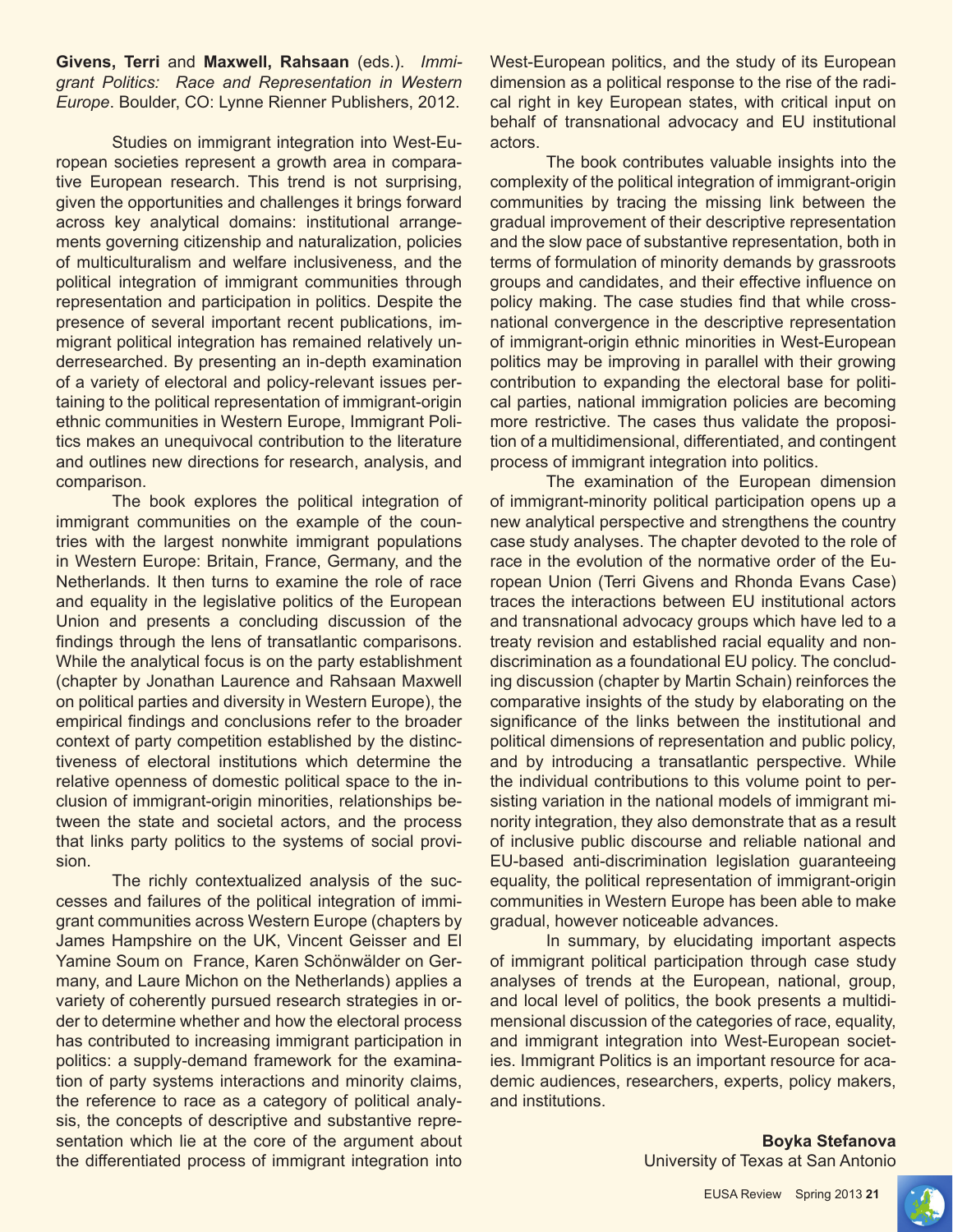**Liebert, Ulrike** and **Trenz, Hans-Joerg** (eds.). *The New Politics of European Civil Society*. London: Routledge, 2011.

The academic interest in 'European Civil Society' increased in the past decade, based on the EU's highlighting of its role in delimiting the democratic deficit, and the seemingly exploding number of NGOs and other public interest associations voicing their claims. The scholarly literature on this topic is similarly expanding, but conceptual clarifications, realistic normative assessments and empirical studies regarding the specifically 'European' nature of the diverse groups assembled under the term 'civil society' are still required. It is here that Liebert & Trenz's carefully edited volume makes a useful contribution to the field.

Liebert, a well-known professor at the Center for European Studies, University of Bremen, and Trenz, a research professor at the University of Oslo's ARENA Center for European Studies, assembled a team of mostly senior scholars in this particular research area to explore questions of the constitution(alization) of civil society in the process of European integration, and its impact on the democratic quality of the EU. They argue that the way transnational civil society has been implicated in EU integration in the past decade has led to genuinely new loci of power and legitimacy in the EU's governance system: "we intend to conceptualize and normatively and empirically analyze the innovate ways in which civil society has made inroads into EU governance, be it as loyal partner or critical counterpart (7)." This means that a strengthening of civil society through the EU has brought additional challenges for the legitimacy of, for instance, powerful INGOs that are in danger of being co-opted, but also for the EU institutions that have to respond to claims made by such groups. In the course, normative evaluations of what is considered appropriate and 'civil' in the process of integration appear as well.

The first part dealing with conceptual clarifications centers on the untangling of the umbrella term 'civil society'. In it, Beate Kohler-Koch and Christine Quittkat present in a meta-analysis a survey among fellow academics regarding their conception of civil society. They find that not only a representative aspect, but also a participatory notion is present, each of which exhibits a different degree of inclusion of the various civil society actors. Klaus Eder, in his sociological analysis notes how civil society can be 'imagined', 'practiced' or 'staged' and thus attain a symbolic-performative character in a play in which it shares the stage with other (supra-)national governance actors. Part Two comprises of two normatively oriented chapters: one by Kohler-Koch examines three different configurations of civil society (as intermediaries, as stakeholders and as social constituency) that are less based on the expressive will of these associations alone, but rather are connected and conditioned by the degree of "participatory engineering" (68) of the Commission's consultation scheme. Stijn Smismans compares European citizenship and European civil society notions and advocates that these two interlinked concepts should be viewed as complementary practice as they have similar participatory objectives in the Union. In the last, empirical section based mostly on interview data, Liebert suggests that the "dual nature" (119) of European civil society oscillates between being a critical partner by voicing public concerns, and also becoming a loyal partner for the EU polity. Trenz et al., in their cross-sectoral survey of German civil society, confirm the representation of civil society organizations (CSOs) as promoters of European unificatory ideals. Carlo Ruzza's chapter on 'uncivil society' distinguishes it to anti-politics and right-wing parties but makes clear that even those groups that are "in contraposition to a universalistic ethos" (148) often link up to political parties with similar goals. The last two substantive chapters highlight the particularities of civil society in the post-communist 'new' EU member states. One, by David Ost, argues that its decline is based on its coemergence with the capitalist model, and thus not seen as radical-emancipatory anymore. And Heiko Pleines finds that while CSOs from post-communist member states are formally adequately integrated in EU governance, they still lack leverage to independently effect policy change in Brussels. Finally, Andrew Arato offers his reflections on the contributor's chapters.

The results of the normative and empirical analyses of this volume contribute to a more differentiated picture of civil society as influenced by governance institutions, competing movements and parties as well as by contested normative (self)perceptions. Hence this book nicely highlights the conditioning interplay between civil society actors and EU institutions and the impact such interaction – and linkage - has on the legitimacy of a European constitutionalization process written large, although an investigation of few more determining variables (such as access/accreditation, or funding by the EU) could have provided for more robust assessments. Overall, however, this volume succeeds as an updated compendium of recent developments in European civil society.

> **Markus Thiel** Florida International University